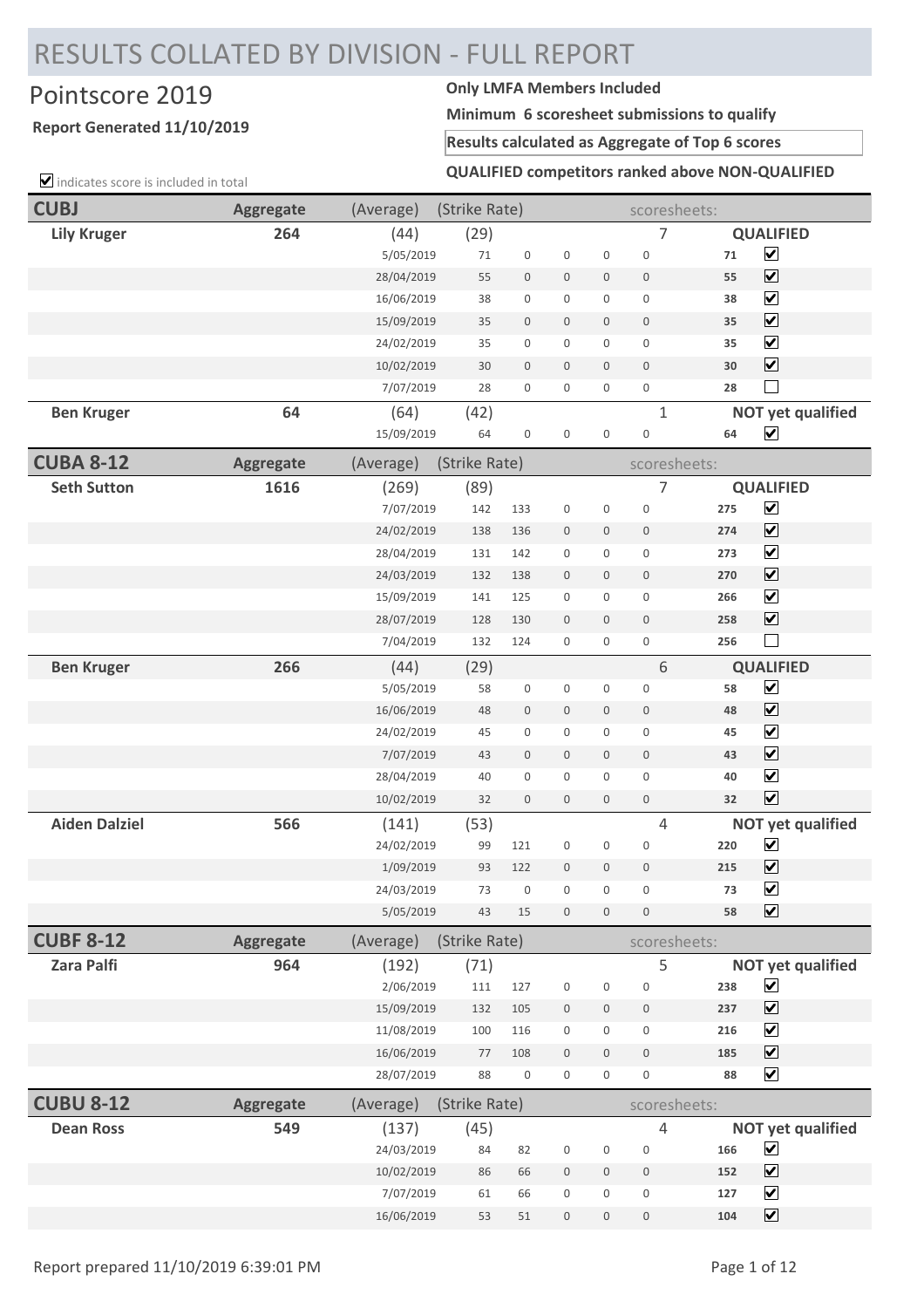| ☑<br>206<br>15/09/2019<br>114<br>92<br>$\boldsymbol{0}$<br>0<br>$\mathbf 0$<br>$\boxed{\blacktriangledown}$<br>11/08/2019<br>73<br>$\,0\,$<br>$\boldsymbol{0}$<br>$\mathbf 0$<br>116<br>43<br>$\boxed{\blacktriangledown}$<br>16/06/2019<br>44<br>41<br>$\boldsymbol{0}$<br>0<br>$\mathbf 0$<br>85<br>$\boxed{\blacktriangledown}$<br>7/07/2019<br>40<br>43<br>$\boldsymbol{0}$<br>$\boldsymbol{0}$<br>$\overline{0}$<br>83<br>$\boxed{\blacktriangledown}$<br>28/07/2019<br>33<br>25<br>$\boldsymbol{0}$<br>58<br>$\boldsymbol{0}$<br>0<br><b>YMR 13-14</b><br>(Strike Rate)<br><b>Aggregate</b><br>(Average)<br>scoresheets:<br><b>QUALIFIED</b><br>1688<br>(281)<br>(93)<br>10<br><b>Jeremy Douglas</b><br>$\boxed{\blacktriangledown}$<br>11/08/2019<br>142<br>$\boldsymbol{0}$<br>0<br>$\mathbf 0$<br>290<br>148<br>$\boxed{\blacktriangledown}$<br>28/04/2019<br>141<br>146<br>$\boldsymbol{0}$<br>$\mathbf 0$<br>$\mathbf 0$<br>287<br>$\overline{\mathbf{v}}$<br>$\mathsf{O}\xspace$<br>24/02/2019<br>144<br>139<br>0<br>$\mathbf 0$<br>283<br>$\overline{\mathbf{v}}$<br>24/03/2019<br>133<br>144<br>$\bf 0$<br>$\boldsymbol{0}$<br>$\mathbf 0$<br>277<br>$\overline{\mathbf{v}}$<br>7/07/2019<br>$\boldsymbol{0}$<br>0<br>$\mathbf 0$<br>276<br>142<br>134<br>☑<br>2/06/2019<br>275<br>144<br>131<br>$\mathbf 0$<br>0<br>$\overline{0}$<br>$\Box$<br>15/09/2019<br>126<br>134<br>$\mathbf 0$<br>0<br>$\mathbf 0$<br>260<br>$\Box$<br>28/07/2019<br>120<br>138<br>$\mathbb O$<br>$\boldsymbol{0}$<br>$\mathbf 0$<br>258<br>$\Box$<br>16/06/2019<br>123<br>128<br>$\boldsymbol{0}$<br>0<br>$\mathbf 0$<br>251<br>$\Box$<br>1/09/2019<br>118<br>$\boldsymbol{0}$<br>$\boldsymbol{0}$<br>$\mathbb O$<br>238<br>120<br>YU<br><b>Aggregate</b><br>(Strike Rate)<br>(Average)<br>scoresheets: | 5<br><b>Aiden Dalziel</b><br>548<br>(109)<br><b>NOT yet qualified</b><br>(36)                                   |  |  |
|--------------------------------------------------------------------------------------------------------------------------------------------------------------------------------------------------------------------------------------------------------------------------------------------------------------------------------------------------------------------------------------------------------------------------------------------------------------------------------------------------------------------------------------------------------------------------------------------------------------------------------------------------------------------------------------------------------------------------------------------------------------------------------------------------------------------------------------------------------------------------------------------------------------------------------------------------------------------------------------------------------------------------------------------------------------------------------------------------------------------------------------------------------------------------------------------------------------------------------------------------------------------------------------------------------------------------------------------------------------------------------------------------------------------------------------------------------------------------------------------------------------------------------------------------------------------------------------------------------------------------------------------------------------------------------------------------------------------------------------------------------------------------------------------------|-----------------------------------------------------------------------------------------------------------------|--|--|
|                                                                                                                                                                                                                                                                                                                                                                                                                                                                                                                                                                                                                                                                                                                                                                                                                                                                                                                                                                                                                                                                                                                                                                                                                                                                                                                                                                                                                                                                                                                                                                                                                                                                                                                                                                                                  |                                                                                                                 |  |  |
|                                                                                                                                                                                                                                                                                                                                                                                                                                                                                                                                                                                                                                                                                                                                                                                                                                                                                                                                                                                                                                                                                                                                                                                                                                                                                                                                                                                                                                                                                                                                                                                                                                                                                                                                                                                                  |                                                                                                                 |  |  |
|                                                                                                                                                                                                                                                                                                                                                                                                                                                                                                                                                                                                                                                                                                                                                                                                                                                                                                                                                                                                                                                                                                                                                                                                                                                                                                                                                                                                                                                                                                                                                                                                                                                                                                                                                                                                  |                                                                                                                 |  |  |
|                                                                                                                                                                                                                                                                                                                                                                                                                                                                                                                                                                                                                                                                                                                                                                                                                                                                                                                                                                                                                                                                                                                                                                                                                                                                                                                                                                                                                                                                                                                                                                                                                                                                                                                                                                                                  |                                                                                                                 |  |  |
|                                                                                                                                                                                                                                                                                                                                                                                                                                                                                                                                                                                                                                                                                                                                                                                                                                                                                                                                                                                                                                                                                                                                                                                                                                                                                                                                                                                                                                                                                                                                                                                                                                                                                                                                                                                                  |                                                                                                                 |  |  |
|                                                                                                                                                                                                                                                                                                                                                                                                                                                                                                                                                                                                                                                                                                                                                                                                                                                                                                                                                                                                                                                                                                                                                                                                                                                                                                                                                                                                                                                                                                                                                                                                                                                                                                                                                                                                  |                                                                                                                 |  |  |
|                                                                                                                                                                                                                                                                                                                                                                                                                                                                                                                                                                                                                                                                                                                                                                                                                                                                                                                                                                                                                                                                                                                                                                                                                                                                                                                                                                                                                                                                                                                                                                                                                                                                                                                                                                                                  |                                                                                                                 |  |  |
|                                                                                                                                                                                                                                                                                                                                                                                                                                                                                                                                                                                                                                                                                                                                                                                                                                                                                                                                                                                                                                                                                                                                                                                                                                                                                                                                                                                                                                                                                                                                                                                                                                                                                                                                                                                                  |                                                                                                                 |  |  |
|                                                                                                                                                                                                                                                                                                                                                                                                                                                                                                                                                                                                                                                                                                                                                                                                                                                                                                                                                                                                                                                                                                                                                                                                                                                                                                                                                                                                                                                                                                                                                                                                                                                                                                                                                                                                  |                                                                                                                 |  |  |
|                                                                                                                                                                                                                                                                                                                                                                                                                                                                                                                                                                                                                                                                                                                                                                                                                                                                                                                                                                                                                                                                                                                                                                                                                                                                                                                                                                                                                                                                                                                                                                                                                                                                                                                                                                                                  |                                                                                                                 |  |  |
|                                                                                                                                                                                                                                                                                                                                                                                                                                                                                                                                                                                                                                                                                                                                                                                                                                                                                                                                                                                                                                                                                                                                                                                                                                                                                                                                                                                                                                                                                                                                                                                                                                                                                                                                                                                                  |                                                                                                                 |  |  |
|                                                                                                                                                                                                                                                                                                                                                                                                                                                                                                                                                                                                                                                                                                                                                                                                                                                                                                                                                                                                                                                                                                                                                                                                                                                                                                                                                                                                                                                                                                                                                                                                                                                                                                                                                                                                  |                                                                                                                 |  |  |
|                                                                                                                                                                                                                                                                                                                                                                                                                                                                                                                                                                                                                                                                                                                                                                                                                                                                                                                                                                                                                                                                                                                                                                                                                                                                                                                                                                                                                                                                                                                                                                                                                                                                                                                                                                                                  |                                                                                                                 |  |  |
|                                                                                                                                                                                                                                                                                                                                                                                                                                                                                                                                                                                                                                                                                                                                                                                                                                                                                                                                                                                                                                                                                                                                                                                                                                                                                                                                                                                                                                                                                                                                                                                                                                                                                                                                                                                                  |                                                                                                                 |  |  |
|                                                                                                                                                                                                                                                                                                                                                                                                                                                                                                                                                                                                                                                                                                                                                                                                                                                                                                                                                                                                                                                                                                                                                                                                                                                                                                                                                                                                                                                                                                                                                                                                                                                                                                                                                                                                  |                                                                                                                 |  |  |
|                                                                                                                                                                                                                                                                                                                                                                                                                                                                                                                                                                                                                                                                                                                                                                                                                                                                                                                                                                                                                                                                                                                                                                                                                                                                                                                                                                                                                                                                                                                                                                                                                                                                                                                                                                                                  |                                                                                                                 |  |  |
|                                                                                                                                                                                                                                                                                                                                                                                                                                                                                                                                                                                                                                                                                                                                                                                                                                                                                                                                                                                                                                                                                                                                                                                                                                                                                                                                                                                                                                                                                                                                                                                                                                                                                                                                                                                                  |                                                                                                                 |  |  |
|                                                                                                                                                                                                                                                                                                                                                                                                                                                                                                                                                                                                                                                                                                                                                                                                                                                                                                                                                                                                                                                                                                                                                                                                                                                                                                                                                                                                                                                                                                                                                                                                                                                                                                                                                                                                  |                                                                                                                 |  |  |
| <b>Jodi Faux</b><br>991                                                                                                                                                                                                                                                                                                                                                                                                                                                                                                                                                                                                                                                                                                                                                                                                                                                                                                                                                                                                                                                                                                                                                                                                                                                                                                                                                                                                                                                                                                                                                                                                                                                                                                                                                                          |                                                                                                                 |  |  |
|                                                                                                                                                                                                                                                                                                                                                                                                                                                                                                                                                                                                                                                                                                                                                                                                                                                                                                                                                                                                                                                                                                                                                                                                                                                                                                                                                                                                                                                                                                                                                                                                                                                                                                                                                                                                  |                                                                                                                 |  |  |
|                                                                                                                                                                                                                                                                                                                                                                                                                                                                                                                                                                                                                                                                                                                                                                                                                                                                                                                                                                                                                                                                                                                                                                                                                                                                                                                                                                                                                                                                                                                                                                                                                                                                                                                                                                                                  | 6<br><b>QUALIFIED</b><br>(165)<br>(55)<br>7/07/2019<br>90<br>100<br>$\boldsymbol{0}$<br>$\mathbf 0$<br>190<br>0 |  |  |
| 15/09/2019<br>83<br>102<br>$\mathbb O$<br>185<br>$\mathbf 0$<br>0                                                                                                                                                                                                                                                                                                                                                                                                                                                                                                                                                                                                                                                                                                                                                                                                                                                                                                                                                                                                                                                                                                                                                                                                                                                                                                                                                                                                                                                                                                                                                                                                                                                                                                                                | $\blacktriangledown$                                                                                            |  |  |
| $\boxed{\blacktriangledown}$<br>11/08/2019<br>88<br>81<br>$\mathbf 0$<br>0<br>$\mathbf 0$<br>169                                                                                                                                                                                                                                                                                                                                                                                                                                                                                                                                                                                                                                                                                                                                                                                                                                                                                                                                                                                                                                                                                                                                                                                                                                                                                                                                                                                                                                                                                                                                                                                                                                                                                                 |                                                                                                                 |  |  |
| $\boxed{\blacktriangledown}$<br>87<br>82<br>$\mathbf 0$<br>$\mathbf 0$<br>$\mathbf 0$<br>169                                                                                                                                                                                                                                                                                                                                                                                                                                                                                                                                                                                                                                                                                                                                                                                                                                                                                                                                                                                                                                                                                                                                                                                                                                                                                                                                                                                                                                                                                                                                                                                                                                                                                                     |                                                                                                                 |  |  |
| $\overline{\mathbf{v}}$<br>10/02/2019<br>69<br>97<br>$\mathbf 0$<br>0<br>$\boldsymbol{0}$<br>166                                                                                                                                                                                                                                                                                                                                                                                                                                                                                                                                                                                                                                                                                                                                                                                                                                                                                                                                                                                                                                                                                                                                                                                                                                                                                                                                                                                                                                                                                                                                                                                                                                                                                                 |                                                                                                                 |  |  |
| $\blacktriangledown$<br>7/04/2019<br>$\overline{\mathbf{v}}$<br>16/06/2019<br>64<br>$\mathbf 0$<br>$\mathbf 0$<br>$\boldsymbol{0}$<br>48<br>112                                                                                                                                                                                                                                                                                                                                                                                                                                                                                                                                                                                                                                                                                                                                                                                                                                                                                                                                                                                                                                                                                                                                                                                                                                                                                                                                                                                                                                                                                                                                                                                                                                                  |                                                                                                                 |  |  |
| YF                                                                                                                                                                                                                                                                                                                                                                                                                                                                                                                                                                                                                                                                                                                                                                                                                                                                                                                                                                                                                                                                                                                                                                                                                                                                                                                                                                                                                                                                                                                                                                                                                                                                                                                                                                                               |                                                                                                                 |  |  |
| (Strike Rate)<br><b>Aggregate</b><br>(Average)<br>scoresheets:                                                                                                                                                                                                                                                                                                                                                                                                                                                                                                                                                                                                                                                                                                                                                                                                                                                                                                                                                                                                                                                                                                                                                                                                                                                                                                                                                                                                                                                                                                                                                                                                                                                                                                                                   |                                                                                                                 |  |  |
| <b>Isabella Dalziel</b><br>6<br>1079<br>(179)<br>(71)<br><b>QUALIFIED</b><br>$\blacktriangledown$<br>$\mathbf 0$<br>24/02/2019<br>131<br>119<br>$\boldsymbol{0}$<br>0<br>250                                                                                                                                                                                                                                                                                                                                                                                                                                                                                                                                                                                                                                                                                                                                                                                                                                                                                                                                                                                                                                                                                                                                                                                                                                                                                                                                                                                                                                                                                                                                                                                                                     |                                                                                                                 |  |  |
| $\blacktriangledown$<br>15/09/2019<br>$\mathbf 0$<br>$\mathbf 0$<br>$\mathbf 0$<br>220<br>112<br>108                                                                                                                                                                                                                                                                                                                                                                                                                                                                                                                                                                                                                                                                                                                                                                                                                                                                                                                                                                                                                                                                                                                                                                                                                                                                                                                                                                                                                                                                                                                                                                                                                                                                                             |                                                                                                                 |  |  |
| 1/09/2019<br>105<br>113<br>0<br>0<br>0<br>218                                                                                                                                                                                                                                                                                                                                                                                                                                                                                                                                                                                                                                                                                                                                                                                                                                                                                                                                                                                                                                                                                                                                                                                                                                                                                                                                                                                                                                                                                                                                                                                                                                                                                                                                                    |                                                                                                                 |  |  |
| $\boxed{\blacktriangledown}$<br>$\overline{\mathbf{v}}$<br>7/07/2019<br>84<br>107<br>$\mathbb O$<br>$\mathbf 0$<br>$\mathbb O$<br>191                                                                                                                                                                                                                                                                                                                                                                                                                                                                                                                                                                                                                                                                                                                                                                                                                                                                                                                                                                                                                                                                                                                                                                                                                                                                                                                                                                                                                                                                                                                                                                                                                                                            |                                                                                                                 |  |  |
| 0<br>$\mathsf{O}\xspace$<br>0<br>$\mathsf{O}\xspace$<br>111<br>111                                                                                                                                                                                                                                                                                                                                                                                                                                                                                                                                                                                                                                                                                                                                                                                                                                                                                                                                                                                                                                                                                                                                                                                                                                                                                                                                                                                                                                                                                                                                                                                                                                                                                                                               |                                                                                                                 |  |  |
| $\overline{\mathbf{v}}$<br>24/03/2019<br>$\boxed{\blacktriangledown}$<br>5/05/2019<br>$\boldsymbol{0}$<br>89<br>89<br>$\boldsymbol{0}$<br>$\boldsymbol{0}$<br>$\boldsymbol{0}$                                                                                                                                                                                                                                                                                                                                                                                                                                                                                                                                                                                                                                                                                                                                                                                                                                                                                                                                                                                                                                                                                                                                                                                                                                                                                                                                                                                                                                                                                                                                                                                                                   |                                                                                                                 |  |  |
| $\overline{3}$<br><b>Jordan Richards</b><br>570<br><b>NOT yet qualified</b><br>(190)<br>(63)                                                                                                                                                                                                                                                                                                                                                                                                                                                                                                                                                                                                                                                                                                                                                                                                                                                                                                                                                                                                                                                                                                                                                                                                                                                                                                                                                                                                                                                                                                                                                                                                                                                                                                     |                                                                                                                 |  |  |
| $\blacktriangledown$<br>2/06/2019<br>$\mathbf 0$<br>98<br>105<br>$\boldsymbol{0}$<br>0<br>203                                                                                                                                                                                                                                                                                                                                                                                                                                                                                                                                                                                                                                                                                                                                                                                                                                                                                                                                                                                                                                                                                                                                                                                                                                                                                                                                                                                                                                                                                                                                                                                                                                                                                                    |                                                                                                                 |  |  |
| $\boxed{\blacktriangledown}$<br>28/07/2019<br>99<br>192<br>93<br>$\mathbf 0$<br>$\mathbf 0$<br>0                                                                                                                                                                                                                                                                                                                                                                                                                                                                                                                                                                                                                                                                                                                                                                                                                                                                                                                                                                                                                                                                                                                                                                                                                                                                                                                                                                                                                                                                                                                                                                                                                                                                                                 |                                                                                                                 |  |  |
| $\overline{\mathbf{v}}$<br>24/02/2019<br>$\mathsf{O}\xspace$<br>$\boldsymbol{0}$<br>78<br>97<br>0<br>175                                                                                                                                                                                                                                                                                                                                                                                                                                                                                                                                                                                                                                                                                                                                                                                                                                                                                                                                                                                                                                                                                                                                                                                                                                                                                                                                                                                                                                                                                                                                                                                                                                                                                         |                                                                                                                 |  |  |
| <b>FBU</b><br><b>Aggregate</b><br>(Strike Rate)<br>(Average)<br>scoresheets:                                                                                                                                                                                                                                                                                                                                                                                                                                                                                                                                                                                                                                                                                                                                                                                                                                                                                                                                                                                                                                                                                                                                                                                                                                                                                                                                                                                                                                                                                                                                                                                                                                                                                                                     |                                                                                                                 |  |  |
| 1027<br>$\,8\,$<br><b>QUALIFIED</b><br><b>Tracy Faux</b><br>(171)<br>(57)                                                                                                                                                                                                                                                                                                                                                                                                                                                                                                                                                                                                                                                                                                                                                                                                                                                                                                                                                                                                                                                                                                                                                                                                                                                                                                                                                                                                                                                                                                                                                                                                                                                                                                                        |                                                                                                                 |  |  |
| $\boxed{\blacktriangledown}$<br>15/09/2019<br>76<br>106<br>$\boldsymbol{0}$<br>0<br>$\mathbf 0$<br>182                                                                                                                                                                                                                                                                                                                                                                                                                                                                                                                                                                                                                                                                                                                                                                                                                                                                                                                                                                                                                                                                                                                                                                                                                                                                                                                                                                                                                                                                                                                                                                                                                                                                                           |                                                                                                                 |  |  |
| $\boxed{\blacktriangledown}$<br>16/06/2019<br>77<br>105<br>$\boldsymbol{0}$<br>$\mathbf 0$<br>$\mathbf 0$<br>182                                                                                                                                                                                                                                                                                                                                                                                                                                                                                                                                                                                                                                                                                                                                                                                                                                                                                                                                                                                                                                                                                                                                                                                                                                                                                                                                                                                                                                                                                                                                                                                                                                                                                 |                                                                                                                 |  |  |
| $\boxed{\blacktriangledown}$<br>7/07/2019<br>86<br>92<br>$\boldsymbol{0}$<br>0<br>$\boldsymbol{0}$<br>178                                                                                                                                                                                                                                                                                                                                                                                                                                                                                                                                                                                                                                                                                                                                                                                                                                                                                                                                                                                                                                                                                                                                                                                                                                                                                                                                                                                                                                                                                                                                                                                                                                                                                        |                                                                                                                 |  |  |
| $\boxed{\blacktriangledown}$<br>24/02/2019<br>90<br>82<br>$\boldsymbol{0}$<br>$\boldsymbol{0}$<br>$\mathbf 0$<br>172                                                                                                                                                                                                                                                                                                                                                                                                                                                                                                                                                                                                                                                                                                                                                                                                                                                                                                                                                                                                                                                                                                                                                                                                                                                                                                                                                                                                                                                                                                                                                                                                                                                                             |                                                                                                                 |  |  |
| $\boxed{\blacktriangledown}$<br>11/08/2019<br>87<br>$\mathsf{O}\xspace$<br>$\mathsf{O}\xspace$<br>167<br>80<br>0                                                                                                                                                                                                                                                                                                                                                                                                                                                                                                                                                                                                                                                                                                                                                                                                                                                                                                                                                                                                                                                                                                                                                                                                                                                                                                                                                                                                                                                                                                                                                                                                                                                                                 |                                                                                                                 |  |  |
| $\boxed{\blacktriangledown}$<br>10/02/2019<br>87<br>$\boldsymbol{0}$<br>$\boldsymbol{0}$<br>59<br>0<br>146                                                                                                                                                                                                                                                                                                                                                                                                                                                                                                                                                                                                                                                                                                                                                                                                                                                                                                                                                                                                                                                                                                                                                                                                                                                                                                                                                                                                                                                                                                                                                                                                                                                                                       |                                                                                                                 |  |  |
| $\Box$<br>7/04/2019<br>87<br>58<br>$\mathbf 0$<br>0<br>$\mathbf 0$<br>145                                                                                                                                                                                                                                                                                                                                                                                                                                                                                                                                                                                                                                                                                                                                                                                                                                                                                                                                                                                                                                                                                                                                                                                                                                                                                                                                                                                                                                                                                                                                                                                                                                                                                                                        |                                                                                                                 |  |  |
|                                                                                                                                                                                                                                                                                                                                                                                                                                                                                                                                                                                                                                                                                                                                                                                                                                                                                                                                                                                                                                                                                                                                                                                                                                                                                                                                                                                                                                                                                                                                                                                                                                                                                                                                                                                                  |                                                                                                                 |  |  |
|                                                                                                                                                                                                                                                                                                                                                                                                                                                                                                                                                                                                                                                                                                                                                                                                                                                                                                                                                                                                                                                                                                                                                                                                                                                                                                                                                                                                                                                                                                                                                                                                                                                                                                                                                                                                  |                                                                                                                 |  |  |
|                                                                                                                                                                                                                                                                                                                                                                                                                                                                                                                                                                                                                                                                                                                                                                                                                                                                                                                                                                                                                                                                                                                                                                                                                                                                                                                                                                                                                                                                                                                                                                                                                                                                                                                                                                                                  |                                                                                                                 |  |  |
|                                                                                                                                                                                                                                                                                                                                                                                                                                                                                                                                                                                                                                                                                                                                                                                                                                                                                                                                                                                                                                                                                                                                                                                                                                                                                                                                                                                                                                                                                                                                                                                                                                                                                                                                                                                                  |                                                                                                                 |  |  |
|                                                                                                                                                                                                                                                                                                                                                                                                                                                                                                                                                                                                                                                                                                                                                                                                                                                                                                                                                                                                                                                                                                                                                                                                                                                                                                                                                                                                                                                                                                                                                                                                                                                                                                                                                                                                  |                                                                                                                 |  |  |
|                                                                                                                                                                                                                                                                                                                                                                                                                                                                                                                                                                                                                                                                                                                                                                                                                                                                                                                                                                                                                                                                                                                                                                                                                                                                                                                                                                                                                                                                                                                                                                                                                                                                                                                                                                                                  |                                                                                                                 |  |  |
|                                                                                                                                                                                                                                                                                                                                                                                                                                                                                                                                                                                                                                                                                                                                                                                                                                                                                                                                                                                                                                                                                                                                                                                                                                                                                                                                                                                                                                                                                                                                                                                                                                                                                                                                                                                                  |                                                                                                                 |  |  |
|                                                                                                                                                                                                                                                                                                                                                                                                                                                                                                                                                                                                                                                                                                                                                                                                                                                                                                                                                                                                                                                                                                                                                                                                                                                                                                                                                                                                                                                                                                                                                                                                                                                                                                                                                                                                  |                                                                                                                 |  |  |
|                                                                                                                                                                                                                                                                                                                                                                                                                                                                                                                                                                                                                                                                                                                                                                                                                                                                                                                                                                                                                                                                                                                                                                                                                                                                                                                                                                                                                                                                                                                                                                                                                                                                                                                                                                                                  |                                                                                                                 |  |  |
|                                                                                                                                                                                                                                                                                                                                                                                                                                                                                                                                                                                                                                                                                                                                                                                                                                                                                                                                                                                                                                                                                                                                                                                                                                                                                                                                                                                                                                                                                                                                                                                                                                                                                                                                                                                                  |                                                                                                                 |  |  |
|                                                                                                                                                                                                                                                                                                                                                                                                                                                                                                                                                                                                                                                                                                                                                                                                                                                                                                                                                                                                                                                                                                                                                                                                                                                                                                                                                                                                                                                                                                                                                                                                                                                                                                                                                                                                  |                                                                                                                 |  |  |
|                                                                                                                                                                                                                                                                                                                                                                                                                                                                                                                                                                                                                                                                                                                                                                                                                                                                                                                                                                                                                                                                                                                                                                                                                                                                                                                                                                                                                                                                                                                                                                                                                                                                                                                                                                                                  |                                                                                                                 |  |  |
|                                                                                                                                                                                                                                                                                                                                                                                                                                                                                                                                                                                                                                                                                                                                                                                                                                                                                                                                                                                                                                                                                                                                                                                                                                                                                                                                                                                                                                                                                                                                                                                                                                                                                                                                                                                                  |                                                                                                                 |  |  |
|                                                                                                                                                                                                                                                                                                                                                                                                                                                                                                                                                                                                                                                                                                                                                                                                                                                                                                                                                                                                                                                                                                                                                                                                                                                                                                                                                                                                                                                                                                                                                                                                                                                                                                                                                                                                  |                                                                                                                 |  |  |
|                                                                                                                                                                                                                                                                                                                                                                                                                                                                                                                                                                                                                                                                                                                                                                                                                                                                                                                                                                                                                                                                                                                                                                                                                                                                                                                                                                                                                                                                                                                                                                                                                                                                                                                                                                                                  |                                                                                                                 |  |  |
|                                                                                                                                                                                                                                                                                                                                                                                                                                                                                                                                                                                                                                                                                                                                                                                                                                                                                                                                                                                                                                                                                                                                                                                                                                                                                                                                                                                                                                                                                                                                                                                                                                                                                                                                                                                                  |                                                                                                                 |  |  |
|                                                                                                                                                                                                                                                                                                                                                                                                                                                                                                                                                                                                                                                                                                                                                                                                                                                                                                                                                                                                                                                                                                                                                                                                                                                                                                                                                                                                                                                                                                                                                                                                                                                                                                                                                                                                  |                                                                                                                 |  |  |
|                                                                                                                                                                                                                                                                                                                                                                                                                                                                                                                                                                                                                                                                                                                                                                                                                                                                                                                                                                                                                                                                                                                                                                                                                                                                                                                                                                                                                                                                                                                                                                                                                                                                                                                                                                                                  |                                                                                                                 |  |  |
|                                                                                                                                                                                                                                                                                                                                                                                                                                                                                                                                                                                                                                                                                                                                                                                                                                                                                                                                                                                                                                                                                                                                                                                                                                                                                                                                                                                                                                                                                                                                                                                                                                                                                                                                                                                                  |                                                                                                                 |  |  |
|                                                                                                                                                                                                                                                                                                                                                                                                                                                                                                                                                                                                                                                                                                                                                                                                                                                                                                                                                                                                                                                                                                                                                                                                                                                                                                                                                                                                                                                                                                                                                                                                                                                                                                                                                                                                  |                                                                                                                 |  |  |
|                                                                                                                                                                                                                                                                                                                                                                                                                                                                                                                                                                                                                                                                                                                                                                                                                                                                                                                                                                                                                                                                                                                                                                                                                                                                                                                                                                                                                                                                                                                                                                                                                                                                                                                                                                                                  |                                                                                                                 |  |  |
|                                                                                                                                                                                                                                                                                                                                                                                                                                                                                                                                                                                                                                                                                                                                                                                                                                                                                                                                                                                                                                                                                                                                                                                                                                                                                                                                                                                                                                                                                                                                                                                                                                                                                                                                                                                                  |                                                                                                                 |  |  |
|                                                                                                                                                                                                                                                                                                                                                                                                                                                                                                                                                                                                                                                                                                                                                                                                                                                                                                                                                                                                                                                                                                                                                                                                                                                                                                                                                                                                                                                                                                                                                                                                                                                                                                                                                                                                  |                                                                                                                 |  |  |
|                                                                                                                                                                                                                                                                                                                                                                                                                                                                                                                                                                                                                                                                                                                                                                                                                                                                                                                                                                                                                                                                                                                                                                                                                                                                                                                                                                                                                                                                                                                                                                                                                                                                                                                                                                                                  |                                                                                                                 |  |  |
|                                                                                                                                                                                                                                                                                                                                                                                                                                                                                                                                                                                                                                                                                                                                                                                                                                                                                                                                                                                                                                                                                                                                                                                                                                                                                                                                                                                                                                                                                                                                                                                                                                                                                                                                                                                                  |                                                                                                                 |  |  |
|                                                                                                                                                                                                                                                                                                                                                                                                                                                                                                                                                                                                                                                                                                                                                                                                                                                                                                                                                                                                                                                                                                                                                                                                                                                                                                                                                                                                                                                                                                                                                                                                                                                                                                                                                                                                  |                                                                                                                 |  |  |
|                                                                                                                                                                                                                                                                                                                                                                                                                                                                                                                                                                                                                                                                                                                                                                                                                                                                                                                                                                                                                                                                                                                                                                                                                                                                                                                                                                                                                                                                                                                                                                                                                                                                                                                                                                                                  |                                                                                                                 |  |  |
|                                                                                                                                                                                                                                                                                                                                                                                                                                                                                                                                                                                                                                                                                                                                                                                                                                                                                                                                                                                                                                                                                                                                                                                                                                                                                                                                                                                                                                                                                                                                                                                                                                                                                                                                                                                                  |                                                                                                                 |  |  |
|                                                                                                                                                                                                                                                                                                                                                                                                                                                                                                                                                                                                                                                                                                                                                                                                                                                                                                                                                                                                                                                                                                                                                                                                                                                                                                                                                                                                                                                                                                                                                                                                                                                                                                                                                                                                  |                                                                                                                 |  |  |
|                                                                                                                                                                                                                                                                                                                                                                                                                                                                                                                                                                                                                                                                                                                                                                                                                                                                                                                                                                                                                                                                                                                                                                                                                                                                                                                                                                                                                                                                                                                                                                                                                                                                                                                                                                                                  |                                                                                                                 |  |  |
|                                                                                                                                                                                                                                                                                                                                                                                                                                                                                                                                                                                                                                                                                                                                                                                                                                                                                                                                                                                                                                                                                                                                                                                                                                                                                                                                                                                                                                                                                                                                                                                                                                                                                                                                                                                                  |                                                                                                                 |  |  |
|                                                                                                                                                                                                                                                                                                                                                                                                                                                                                                                                                                                                                                                                                                                                                                                                                                                                                                                                                                                                                                                                                                                                                                                                                                                                                                                                                                                                                                                                                                                                                                                                                                                                                                                                                                                                  |                                                                                                                 |  |  |
|                                                                                                                                                                                                                                                                                                                                                                                                                                                                                                                                                                                                                                                                                                                                                                                                                                                                                                                                                                                                                                                                                                                                                                                                                                                                                                                                                                                                                                                                                                                                                                                                                                                                                                                                                                                                  |                                                                                                                 |  |  |
|                                                                                                                                                                                                                                                                                                                                                                                                                                                                                                                                                                                                                                                                                                                                                                                                                                                                                                                                                                                                                                                                                                                                                                                                                                                                                                                                                                                                                                                                                                                                                                                                                                                                                                                                                                                                  |                                                                                                                 |  |  |
|                                                                                                                                                                                                                                                                                                                                                                                                                                                                                                                                                                                                                                                                                                                                                                                                                                                                                                                                                                                                                                                                                                                                                                                                                                                                                                                                                                                                                                                                                                                                                                                                                                                                                                                                                                                                  |                                                                                                                 |  |  |
|                                                                                                                                                                                                                                                                                                                                                                                                                                                                                                                                                                                                                                                                                                                                                                                                                                                                                                                                                                                                                                                                                                                                                                                                                                                                                                                                                                                                                                                                                                                                                                                                                                                                                                                                                                                                  |                                                                                                                 |  |  |
|                                                                                                                                                                                                                                                                                                                                                                                                                                                                                                                                                                                                                                                                                                                                                                                                                                                                                                                                                                                                                                                                                                                                                                                                                                                                                                                                                                                                                                                                                                                                                                                                                                                                                                                                                                                                  |                                                                                                                 |  |  |
|                                                                                                                                                                                                                                                                                                                                                                                                                                                                                                                                                                                                                                                                                                                                                                                                                                                                                                                                                                                                                                                                                                                                                                                                                                                                                                                                                                                                                                                                                                                                                                                                                                                                                                                                                                                                  |                                                                                                                 |  |  |
|                                                                                                                                                                                                                                                                                                                                                                                                                                                                                                                                                                                                                                                                                                                                                                                                                                                                                                                                                                                                                                                                                                                                                                                                                                                                                                                                                                                                                                                                                                                                                                                                                                                                                                                                                                                                  |                                                                                                                 |  |  |
|                                                                                                                                                                                                                                                                                                                                                                                                                                                                                                                                                                                                                                                                                                                                                                                                                                                                                                                                                                                                                                                                                                                                                                                                                                                                                                                                                                                                                                                                                                                                                                                                                                                                                                                                                                                                  |                                                                                                                 |  |  |
|                                                                                                                                                                                                                                                                                                                                                                                                                                                                                                                                                                                                                                                                                                                                                                                                                                                                                                                                                                                                                                                                                                                                                                                                                                                                                                                                                                                                                                                                                                                                                                                                                                                                                                                                                                                                  |                                                                                                                 |  |  |
|                                                                                                                                                                                                                                                                                                                                                                                                                                                                                                                                                                                                                                                                                                                                                                                                                                                                                                                                                                                                                                                                                                                                                                                                                                                                                                                                                                                                                                                                                                                                                                                                                                                                                                                                                                                                  |                                                                                                                 |  |  |
|                                                                                                                                                                                                                                                                                                                                                                                                                                                                                                                                                                                                                                                                                                                                                                                                                                                                                                                                                                                                                                                                                                                                                                                                                                                                                                                                                                                                                                                                                                                                                                                                                                                                                                                                                                                                  |                                                                                                                 |  |  |
|                                                                                                                                                                                                                                                                                                                                                                                                                                                                                                                                                                                                                                                                                                                                                                                                                                                                                                                                                                                                                                                                                                                                                                                                                                                                                                                                                                                                                                                                                                                                                                                                                                                                                                                                                                                                  |                                                                                                                 |  |  |
|                                                                                                                                                                                                                                                                                                                                                                                                                                                                                                                                                                                                                                                                                                                                                                                                                                                                                                                                                                                                                                                                                                                                                                                                                                                                                                                                                                                                                                                                                                                                                                                                                                                                                                                                                                                                  |                                                                                                                 |  |  |
|                                                                                                                                                                                                                                                                                                                                                                                                                                                                                                                                                                                                                                                                                                                                                                                                                                                                                                                                                                                                                                                                                                                                                                                                                                                                                                                                                                                                                                                                                                                                                                                                                                                                                                                                                                                                  |                                                                                                                 |  |  |
|                                                                                                                                                                                                                                                                                                                                                                                                                                                                                                                                                                                                                                                                                                                                                                                                                                                                                                                                                                                                                                                                                                                                                                                                                                                                                                                                                                                                                                                                                                                                                                                                                                                                                                                                                                                                  |                                                                                                                 |  |  |
|                                                                                                                                                                                                                                                                                                                                                                                                                                                                                                                                                                                                                                                                                                                                                                                                                                                                                                                                                                                                                                                                                                                                                                                                                                                                                                                                                                                                                                                                                                                                                                                                                                                                                                                                                                                                  |                                                                                                                 |  |  |
|                                                                                                                                                                                                                                                                                                                                                                                                                                                                                                                                                                                                                                                                                                                                                                                                                                                                                                                                                                                                                                                                                                                                                                                                                                                                                                                                                                                                                                                                                                                                                                                                                                                                                                                                                                                                  |                                                                                                                 |  |  |
|                                                                                                                                                                                                                                                                                                                                                                                                                                                                                                                                                                                                                                                                                                                                                                                                                                                                                                                                                                                                                                                                                                                                                                                                                                                                                                                                                                                                                                                                                                                                                                                                                                                                                                                                                                                                  |                                                                                                                 |  |  |
|                                                                                                                                                                                                                                                                                                                                                                                                                                                                                                                                                                                                                                                                                                                                                                                                                                                                                                                                                                                                                                                                                                                                                                                                                                                                                                                                                                                                                                                                                                                                                                                                                                                                                                                                                                                                  |                                                                                                                 |  |  |
|                                                                                                                                                                                                                                                                                                                                                                                                                                                                                                                                                                                                                                                                                                                                                                                                                                                                                                                                                                                                                                                                                                                                                                                                                                                                                                                                                                                                                                                                                                                                                                                                                                                                                                                                                                                                  |                                                                                                                 |  |  |
|                                                                                                                                                                                                                                                                                                                                                                                                                                                                                                                                                                                                                                                                                                                                                                                                                                                                                                                                                                                                                                                                                                                                                                                                                                                                                                                                                                                                                                                                                                                                                                                                                                                                                                                                                                                                  |                                                                                                                 |  |  |
|                                                                                                                                                                                                                                                                                                                                                                                                                                                                                                                                                                                                                                                                                                                                                                                                                                                                                                                                                                                                                                                                                                                                                                                                                                                                                                                                                                                                                                                                                                                                                                                                                                                                                                                                                                                                  |                                                                                                                 |  |  |
|                                                                                                                                                                                                                                                                                                                                                                                                                                                                                                                                                                                                                                                                                                                                                                                                                                                                                                                                                                                                                                                                                                                                                                                                                                                                                                                                                                                                                                                                                                                                                                                                                                                                                                                                                                                                  |                                                                                                                 |  |  |
|                                                                                                                                                                                                                                                                                                                                                                                                                                                                                                                                                                                                                                                                                                                                                                                                                                                                                                                                                                                                                                                                                                                                                                                                                                                                                                                                                                                                                                                                                                                                                                                                                                                                                                                                                                                                  |                                                                                                                 |  |  |
|                                                                                                                                                                                                                                                                                                                                                                                                                                                                                                                                                                                                                                                                                                                                                                                                                                                                                                                                                                                                                                                                                                                                                                                                                                                                                                                                                                                                                                                                                                                                                                                                                                                                                                                                                                                                  |                                                                                                                 |  |  |
|                                                                                                                                                                                                                                                                                                                                                                                                                                                                                                                                                                                                                                                                                                                                                                                                                                                                                                                                                                                                                                                                                                                                                                                                                                                                                                                                                                                                                                                                                                                                                                                                                                                                                                                                                                                                  |                                                                                                                 |  |  |
|                                                                                                                                                                                                                                                                                                                                                                                                                                                                                                                                                                                                                                                                                                                                                                                                                                                                                                                                                                                                                                                                                                                                                                                                                                                                                                                                                                                                                                                                                                                                                                                                                                                                                                                                                                                                  |                                                                                                                 |  |  |
|                                                                                                                                                                                                                                                                                                                                                                                                                                                                                                                                                                                                                                                                                                                                                                                                                                                                                                                                                                                                                                                                                                                                                                                                                                                                                                                                                                                                                                                                                                                                                                                                                                                                                                                                                                                                  |                                                                                                                 |  |  |
|                                                                                                                                                                                                                                                                                                                                                                                                                                                                                                                                                                                                                                                                                                                                                                                                                                                                                                                                                                                                                                                                                                                                                                                                                                                                                                                                                                                                                                                                                                                                                                                                                                                                                                                                                                                                  |                                                                                                                 |  |  |
|                                                                                                                                                                                                                                                                                                                                                                                                                                                                                                                                                                                                                                                                                                                                                                                                                                                                                                                                                                                                                                                                                                                                                                                                                                                                                                                                                                                                                                                                                                                                                                                                                                                                                                                                                                                                  |                                                                                                                 |  |  |
|                                                                                                                                                                                                                                                                                                                                                                                                                                                                                                                                                                                                                                                                                                                                                                                                                                                                                                                                                                                                                                                                                                                                                                                                                                                                                                                                                                                                                                                                                                                                                                                                                                                                                                                                                                                                  |                                                                                                                 |  |  |
|                                                                                                                                                                                                                                                                                                                                                                                                                                                                                                                                                                                                                                                                                                                                                                                                                                                                                                                                                                                                                                                                                                                                                                                                                                                                                                                                                                                                                                                                                                                                                                                                                                                                                                                                                                                                  |                                                                                                                 |  |  |
|                                                                                                                                                                                                                                                                                                                                                                                                                                                                                                                                                                                                                                                                                                                                                                                                                                                                                                                                                                                                                                                                                                                                                                                                                                                                                                                                                                                                                                                                                                                                                                                                                                                                                                                                                                                                  |                                                                                                                 |  |  |
|                                                                                                                                                                                                                                                                                                                                                                                                                                                                                                                                                                                                                                                                                                                                                                                                                                                                                                                                                                                                                                                                                                                                                                                                                                                                                                                                                                                                                                                                                                                                                                                                                                                                                                                                                                                                  |                                                                                                                 |  |  |
|                                                                                                                                                                                                                                                                                                                                                                                                                                                                                                                                                                                                                                                                                                                                                                                                                                                                                                                                                                                                                                                                                                                                                                                                                                                                                                                                                                                                                                                                                                                                                                                                                                                                                                                                                                                                  |                                                                                                                 |  |  |
|                                                                                                                                                                                                                                                                                                                                                                                                                                                                                                                                                                                                                                                                                                                                                                                                                                                                                                                                                                                                                                                                                                                                                                                                                                                                                                                                                                                                                                                                                                                                                                                                                                                                                                                                                                                                  |                                                                                                                 |  |  |
|                                                                                                                                                                                                                                                                                                                                                                                                                                                                                                                                                                                                                                                                                                                                                                                                                                                                                                                                                                                                                                                                                                                                                                                                                                                                                                                                                                                                                                                                                                                                                                                                                                                                                                                                                                                                  |                                                                                                                 |  |  |
|                                                                                                                                                                                                                                                                                                                                                                                                                                                                                                                                                                                                                                                                                                                                                                                                                                                                                                                                                                                                                                                                                                                                                                                                                                                                                                                                                                                                                                                                                                                                                                                                                                                                                                                                                                                                  |                                                                                                                 |  |  |
|                                                                                                                                                                                                                                                                                                                                                                                                                                                                                                                                                                                                                                                                                                                                                                                                                                                                                                                                                                                                                                                                                                                                                                                                                                                                                                                                                                                                                                                                                                                                                                                                                                                                                                                                                                                                  |                                                                                                                 |  |  |
|                                                                                                                                                                                                                                                                                                                                                                                                                                                                                                                                                                                                                                                                                                                                                                                                                                                                                                                                                                                                                                                                                                                                                                                                                                                                                                                                                                                                                                                                                                                                                                                                                                                                                                                                                                                                  |                                                                                                                 |  |  |
|                                                                                                                                                                                                                                                                                                                                                                                                                                                                                                                                                                                                                                                                                                                                                                                                                                                                                                                                                                                                                                                                                                                                                                                                                                                                                                                                                                                                                                                                                                                                                                                                                                                                                                                                                                                                  |                                                                                                                 |  |  |
|                                                                                                                                                                                                                                                                                                                                                                                                                                                                                                                                                                                                                                                                                                                                                                                                                                                                                                                                                                                                                                                                                                                                                                                                                                                                                                                                                                                                                                                                                                                                                                                                                                                                                                                                                                                                  |                                                                                                                 |  |  |
|                                                                                                                                                                                                                                                                                                                                                                                                                                                                                                                                                                                                                                                                                                                                                                                                                                                                                                                                                                                                                                                                                                                                                                                                                                                                                                                                                                                                                                                                                                                                                                                                                                                                                                                                                                                                  |                                                                                                                 |  |  |
|                                                                                                                                                                                                                                                                                                                                                                                                                                                                                                                                                                                                                                                                                                                                                                                                                                                                                                                                                                                                                                                                                                                                                                                                                                                                                                                                                                                                                                                                                                                                                                                                                                                                                                                                                                                                  |                                                                                                                 |  |  |
|                                                                                                                                                                                                                                                                                                                                                                                                                                                                                                                                                                                                                                                                                                                                                                                                                                                                                                                                                                                                                                                                                                                                                                                                                                                                                                                                                                                                                                                                                                                                                                                                                                                                                                                                                                                                  |                                                                                                                 |  |  |
|                                                                                                                                                                                                                                                                                                                                                                                                                                                                                                                                                                                                                                                                                                                                                                                                                                                                                                                                                                                                                                                                                                                                                                                                                                                                                                                                                                                                                                                                                                                                                                                                                                                                                                                                                                                                  |                                                                                                                 |  |  |
|                                                                                                                                                                                                                                                                                                                                                                                                                                                                                                                                                                                                                                                                                                                                                                                                                                                                                                                                                                                                                                                                                                                                                                                                                                                                                                                                                                                                                                                                                                                                                                                                                                                                                                                                                                                                  |                                                                                                                 |  |  |
|                                                                                                                                                                                                                                                                                                                                                                                                                                                                                                                                                                                                                                                                                                                                                                                                                                                                                                                                                                                                                                                                                                                                                                                                                                                                                                                                                                                                                                                                                                                                                                                                                                                                                                                                                                                                  |                                                                                                                 |  |  |
|                                                                                                                                                                                                                                                                                                                                                                                                                                                                                                                                                                                                                                                                                                                                                                                                                                                                                                                                                                                                                                                                                                                                                                                                                                                                                                                                                                                                                                                                                                                                                                                                                                                                                                                                                                                                  |                                                                                                                 |  |  |
|                                                                                                                                                                                                                                                                                                                                                                                                                                                                                                                                                                                                                                                                                                                                                                                                                                                                                                                                                                                                                                                                                                                                                                                                                                                                                                                                                                                                                                                                                                                                                                                                                                                                                                                                                                                                  |                                                                                                                 |  |  |
|                                                                                                                                                                                                                                                                                                                                                                                                                                                                                                                                                                                                                                                                                                                                                                                                                                                                                                                                                                                                                                                                                                                                                                                                                                                                                                                                                                                                                                                                                                                                                                                                                                                                                                                                                                                                  |                                                                                                                 |  |  |
|                                                                                                                                                                                                                                                                                                                                                                                                                                                                                                                                                                                                                                                                                                                                                                                                                                                                                                                                                                                                                                                                                                                                                                                                                                                                                                                                                                                                                                                                                                                                                                                                                                                                                                                                                                                                  |                                                                                                                 |  |  |
|                                                                                                                                                                                                                                                                                                                                                                                                                                                                                                                                                                                                                                                                                                                                                                                                                                                                                                                                                                                                                                                                                                                                                                                                                                                                                                                                                                                                                                                                                                                                                                                                                                                                                                                                                                                                  |                                                                                                                 |  |  |
|                                                                                                                                                                                                                                                                                                                                                                                                                                                                                                                                                                                                                                                                                                                                                                                                                                                                                                                                                                                                                                                                                                                                                                                                                                                                                                                                                                                                                                                                                                                                                                                                                                                                                                                                                                                                  |                                                                                                                 |  |  |
|                                                                                                                                                                                                                                                                                                                                                                                                                                                                                                                                                                                                                                                                                                                                                                                                                                                                                                                                                                                                                                                                                                                                                                                                                                                                                                                                                                                                                                                                                                                                                                                                                                                                                                                                                                                                  |                                                                                                                 |  |  |
|                                                                                                                                                                                                                                                                                                                                                                                                                                                                                                                                                                                                                                                                                                                                                                                                                                                                                                                                                                                                                                                                                                                                                                                                                                                                                                                                                                                                                                                                                                                                                                                                                                                                                                                                                                                                  |                                                                                                                 |  |  |
|                                                                                                                                                                                                                                                                                                                                                                                                                                                                                                                                                                                                                                                                                                                                                                                                                                                                                                                                                                                                                                                                                                                                                                                                                                                                                                                                                                                                                                                                                                                                                                                                                                                                                                                                                                                                  |                                                                                                                 |  |  |
|                                                                                                                                                                                                                                                                                                                                                                                                                                                                                                                                                                                                                                                                                                                                                                                                                                                                                                                                                                                                                                                                                                                                                                                                                                                                                                                                                                                                                                                                                                                                                                                                                                                                                                                                                                                                  |                                                                                                                 |  |  |
|                                                                                                                                                                                                                                                                                                                                                                                                                                                                                                                                                                                                                                                                                                                                                                                                                                                                                                                                                                                                                                                                                                                                                                                                                                                                                                                                                                                                                                                                                                                                                                                                                                                                                                                                                                                                  |                                                                                                                 |  |  |
|                                                                                                                                                                                                                                                                                                                                                                                                                                                                                                                                                                                                                                                                                                                                                                                                                                                                                                                                                                                                                                                                                                                                                                                                                                                                                                                                                                                                                                                                                                                                                                                                                                                                                                                                                                                                  |                                                                                                                 |  |  |
|                                                                                                                                                                                                                                                                                                                                                                                                                                                                                                                                                                                                                                                                                                                                                                                                                                                                                                                                                                                                                                                                                                                                                                                                                                                                                                                                                                                                                                                                                                                                                                                                                                                                                                                                                                                                  |                                                                                                                 |  |  |
|                                                                                                                                                                                                                                                                                                                                                                                                                                                                                                                                                                                                                                                                                                                                                                                                                                                                                                                                                                                                                                                                                                                                                                                                                                                                                                                                                                                                                                                                                                                                                                                                                                                                                                                                                                                                  |                                                                                                                 |  |  |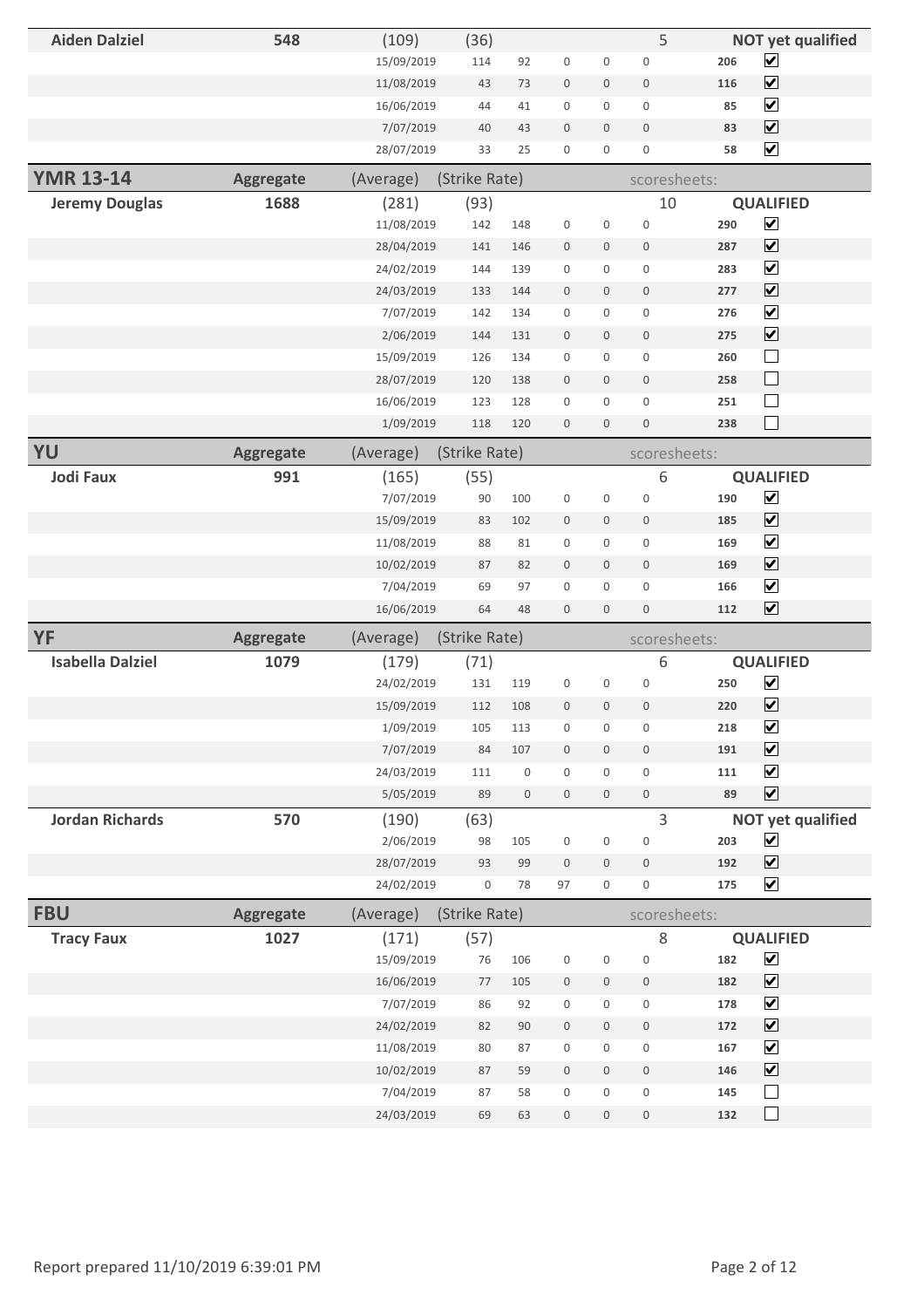| <b>MCU</b>           | <b>Aggregate</b> | (Average)  | (Strike Rate) |                  |                  |                     | scoresheets:     |     |                              |
|----------------------|------------------|------------|---------------|------------------|------------------|---------------------|------------------|-----|------------------------------|
| <b>Ronald Scott</b>  | 1468             | (244)      | (81)          |                  |                  |                     | 10               |     | <b>QUALIFIED</b>             |
|                      |                  | 28/04/2019 | 144           | 112              | $\boldsymbol{0}$ | $\boldsymbol{0}$    | $\boldsymbol{0}$ | 256 | $\blacktriangledown$         |
|                      |                  | 24/02/2019 | 122           | 129              | $\boldsymbol{0}$ | $\mathbf 0$         | $\mathbf 0$      | 251 | $\boxed{\blacktriangledown}$ |
|                      |                  | 1/09/2019  | 123           | 125              | $\boldsymbol{0}$ | $\mathbf 0$         | $\mathbf 0$      | 248 | $\overline{\mathbf{v}}$      |
|                      |                  | 28/07/2019 | 125           | 115              | $\boldsymbol{0}$ | $\mathbf 0$         | $\boldsymbol{0}$ | 240 | $\boxed{\blacktriangledown}$ |
|                      |                  | 7/04/2019  | 113           | 124              | $\boldsymbol{0}$ | $\mathbf 0$         | $\boldsymbol{0}$ | 237 | $\boxed{\blacktriangledown}$ |
|                      |                  | 24/03/2019 | 107           | 129              | $\boldsymbol{0}$ | $\mathsf{O}\xspace$ | $\boldsymbol{0}$ | 236 | $\boxed{\blacktriangledown}$ |
|                      |                  | 10/02/2019 | 100           | 127              | $\boldsymbol{0}$ | $\boldsymbol{0}$    | $\bf 0$          | 227 | $\Box$                       |
|                      |                  | 7/07/2019  | 127           | 88               | $\boldsymbol{0}$ | $\mathbf 0$         | $\boldsymbol{0}$ | 215 | $\Box$                       |
|                      |                  | 15/09/2019 | 97            | 111              | $\boldsymbol{0}$ | $\mathbf 0$         | $\boldsymbol{0}$ | 208 | $\Box$                       |
|                      |                  | 5/05/2019  | 84            | 118              | $\boldsymbol{0}$ | $\mathsf{O}\xspace$ | $\mathbb O$      | 202 | $\Box$                       |
| <b>Robin Dalziel</b> | 1232             | (205)      | (68)          |                  |                  |                     | 12               |     | <b>QUALIFIED</b>             |
|                      |                  | 28/04/2019 | 112           | 110              | $\boldsymbol{0}$ | $\boldsymbol{0}$    | $\boldsymbol{0}$ | 222 | $\overline{\mathbf{v}}$      |
|                      |                  | 24/02/2019 | 103           | 109              | $\boldsymbol{0}$ | $\mathbf 0$         | $\boldsymbol{0}$ | 212 | $\boxed{\blacktriangledown}$ |
|                      |                  | 5/05/2019  | 109           | 92               | $\boldsymbol{0}$ | 0                   | $\boldsymbol{0}$ | 201 | $\blacktriangledown$         |
|                      |                  | 2/06/2019  | 99            | 102              | $\boldsymbol{0}$ | $\mathbf 0$         | $\boldsymbol{0}$ | 201 | $\boxed{\blacktriangledown}$ |
|                      |                  | 1/09/2019  | 107           | 91               | $\boldsymbol{0}$ | $\boldsymbol{0}$    | $\boldsymbol{0}$ | 198 | $\blacktriangledown$         |
|                      |                  | 10/02/2019 | 103           | 95               | $\boldsymbol{0}$ | $\mathbf 0$         | $\mathbf 0$      | 198 | $\boxed{\blacktriangledown}$ |
|                      |                  | 16/06/2019 | 74            | 111              | $\boldsymbol{0}$ | $\mathbf 0$         | $\boldsymbol{0}$ | 185 | $\Box$                       |
|                      |                  | 11/08/2019 | 103           | 80               | $\boldsymbol{0}$ | $\mathbf 0$         | $\boldsymbol{0}$ | 183 | $\Box$                       |
|                      |                  | 15/09/2019 | 95            | 84               | $\boldsymbol{0}$ | $\boldsymbol{0}$    | $\boldsymbol{0}$ | 179 | $\Box$                       |
|                      |                  | 7/07/2019  | 85            | 88               | $\boldsymbol{0}$ | $\mathbf 0$         | $\boldsymbol{0}$ | 173 | $\Box$                       |
|                      |                  | 28/07/2019 | 83            | 76               | $\boldsymbol{0}$ | 0                   | $\boldsymbol{0}$ | 159 | $\Box$                       |
|                      |                  | 24/03/2019 | $76\,$        | $\boldsymbol{0}$ | $\boldsymbol{0}$ | $\mathbf 0$         | $\boldsymbol{0}$ | 76  | $\Box$                       |
| <b>Colin Reichel</b> | 999              | (166)      | (55)          |                  |                  |                     | $\mathsf 9$      |     | <b>QUALIFIED</b>             |
|                      |                  | 5/05/2019  | 93            | 97               | $\boldsymbol{0}$ | $\boldsymbol{0}$    | $\boldsymbol{0}$ | 190 | $\overline{\mathbf{v}}$      |
|                      |                  | 28/04/2019 | 98            | 89               | $\boldsymbol{0}$ | $\mathbf 0$         | $\boldsymbol{0}$ | 187 | $\boxed{\blacktriangledown}$ |
|                      |                  | 15/09/2019 | 89            | 86               | $\boldsymbol{0}$ | $\boldsymbol{0}$    | $\boldsymbol{0}$ | 175 | $\blacktriangledown$         |
|                      |                  | 1/09/2019  | $71\,$        | 103              | $\boldsymbol{0}$ | $\mathbf 0$         | $\,0\,$          | 174 | $\boxed{\mathbf{v}}$         |
|                      |                  | 7/07/2019  | 82            | 61               | $\boldsymbol{0}$ | $\boldsymbol{0}$    | $\boldsymbol{0}$ | 143 | $\blacktriangledown$         |
|                      |                  | 2/06/2019  | 53            | 77               | $\boldsymbol{0}$ | $\boldsymbol{0}$    | $\mathbf 0$      | 130 | $\boxed{\mathbf{v}}$         |
|                      |                  | 28/07/2019 | 61            | 60               | $\boldsymbol{0}$ | $\mathbf{0}$        | $\mathbf 0$      | 121 | $\Box$                       |
|                      |                  | 7/04/2019  | 61            | 31               | $\boldsymbol{0}$ | $\mathbf 0$         | $\mathbf 0$      | 92  | $\Box$                       |
|                      |                  | 11/08/2019 | 75            | 16               | $\boldsymbol{0}$ | 0                   | $\boldsymbol{0}$ | 91  | $\Box$                       |
| <b>RU</b>            | <b>Aggregate</b> | (Average)  | (Strike Rate) |                  |                  |                     | scoresheets:     |     |                              |
| <b>Michelle Ross</b> | 553              | (138)      | (46)          |                  |                  |                     | $\overline{4}$   |     | <b>NOT yet qualified</b>     |
|                      |                  | 10/02/2019 | $72\,$        | 87               | $\boldsymbol{0}$ | $\mathsf{O}\xspace$ | $\boldsymbol{0}$ | 159 | $\blacktriangledown$         |
|                      |                  | 16/06/2019 | 75            | 66               | $\boldsymbol{0}$ | $\mathsf{O}\xspace$ | $\boldsymbol{0}$ | 141 | $\overline{\mathbf{v}}$      |
|                      |                  | 7/07/2019  | $\mathsf 0$   | 58               | 82               | $\mathbf 0$         | $\bf 0$          | 140 | $\overline{\mathbf{v}}$      |
|                      |                  | 24/03/2019 | 68            | $45\,$           | $\boldsymbol{0}$ | $\mathsf{O}\xspace$ | $\boldsymbol{0}$ | 113 | $\overline{\mathbf{v}}$      |
| <b>Glen Rose</b>     | 79               | (79)       | (52)          |                  |                  |                     | $\mathbf{1}$     |     | <b>NOT yet qualified</b>     |
|                      |                  | 16/06/2019 | 79            | $\boldsymbol{0}$ | 0                | $\mathbf 0$         | $\boldsymbol{0}$ | 79  | $\blacktriangledown$         |
| <b>TRAD</b>          | <b>Aggregate</b> | (Average)  | (Strike Rate) |                  |                  |                     | scoresheets:     |     |                              |
| <b>Paul Lovelock</b> | 1258             | (209)      | (69)          |                  |                  |                     | $\,8\,$          |     | <b>QUALIFIED</b>             |
|                      |                  | 24/02/2019 | 142           | 108              | $\boldsymbol{0}$ | 0                   | $\boldsymbol{0}$ | 250 | $\boxed{\mathbf{v}}$         |
|                      |                  | 5/05/2019  | 124           | 108              | $\boldsymbol{0}$ | $\mathsf{O}\xspace$ | $\boldsymbol{0}$ | 232 | $\boxed{\blacktriangledown}$ |
|                      |                  | 15/09/2019 | 89            | 116              | $\boldsymbol{0}$ | $\mathbf 0$         | $\mathbf 0$      | 205 | $\boxed{\blacktriangledown}$ |
|                      |                  | 24/03/2019 | 99            | 101              | $\boldsymbol{0}$ | $\mathbf 0$         | $\boldsymbol{0}$ | 200 | $\boxed{\blacktriangledown}$ |
|                      |                  | 2/06/2019  | 87            | 103              | $\boldsymbol{0}$ | $\mathbf 0$         | $\boldsymbol{0}$ | 190 | $\boxed{\blacktriangledown}$ |
|                      |                  | 7/04/2019  | 85            | 96               | $\boldsymbol{0}$ | $\mathsf{O}\xspace$ | $\boldsymbol{0}$ | 181 | $\boxed{\blacktriangledown}$ |
|                      |                  | 10/02/2019 | 90            | 86               | $\boldsymbol{0}$ | $\mathbf 0$         | $\boldsymbol{0}$ | 176 | $\Box$                       |
|                      |                  | 7/07/2019  | 104           | $\boldsymbol{0}$ | $\mathbf 0$      | $\mathbf 0$         | $\mathbf 0$      | 104 |                              |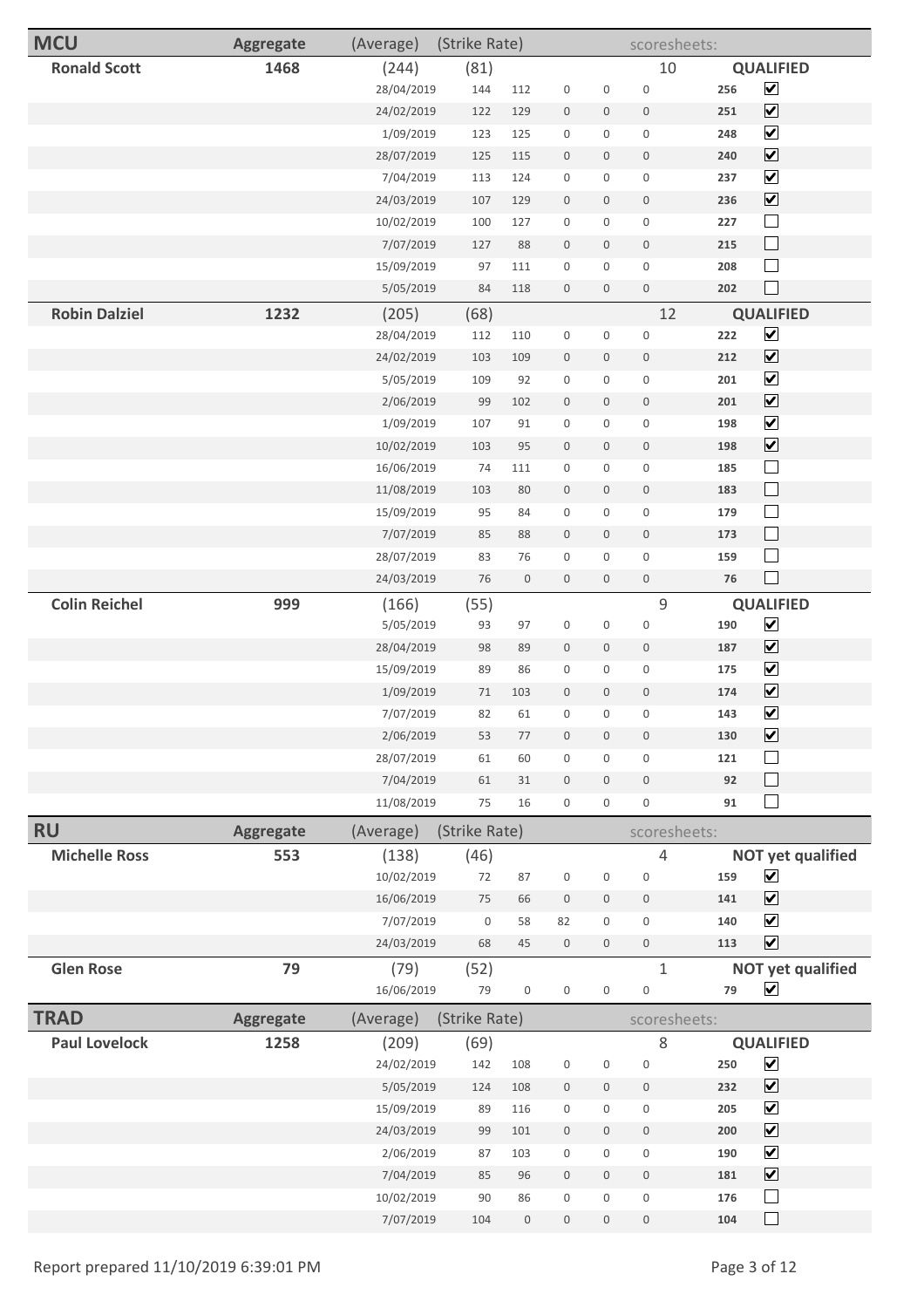| <b>Craig Reay</b>     | 780              | (130)              | (47)          |                     |                            |                  | 6                          |            | <b>QUALIFIED</b>                                   |
|-----------------------|------------------|--------------------|---------------|---------------------|----------------------------|------------------|----------------------------|------------|----------------------------------------------------|
|                       |                  | 7/07/2019          | 88            | 98                  | $\mathbf 0$                | $\mathbf 0$      | $\mathbf 0$                | 186        | $\boxed{\blacktriangledown}$                       |
|                       |                  | 5/05/2019          | 65            | 76                  | $\mathbf 0$                | $\boldsymbol{0}$ | $\boldsymbol{0}$           | 141        | $\boxed{\blacktriangledown}$                       |
|                       |                  | 10/02/2019         | 55            | 82                  | $\boldsymbol{0}$           | 0                | $\mathbf 0$                | 137        | $\overline{\mathbf{v}}$                            |
|                       |                  | 15/09/2019         | 72            | 58                  | $\mathbb O$                | $\mathbf 0$      | $\mathbf 0$                | 130        | $\boxed{\blacktriangledown}$                       |
|                       |                  | 2/06/2019          | 46            | 79                  | $\mathbf{0}$               | $\mathbf 0$      | $\mathbf{0}$               | 125        | $\boxed{\blacktriangledown}$                       |
|                       |                  | 7/04/2019          | 61            | $\mathsf{O}\xspace$ | $\mathbf 0$                | $\boldsymbol{0}$ | $\mathbf 0$                | 61         | $\boxed{\blacktriangledown}$                       |
| <b>Allan McKerrow</b> | 673              | (112)              | (49)          |                     |                            |                  | 6                          |            | <b>QUALIFIED</b>                                   |
|                       |                  | 15/09/2019         | 84            | 71                  | $\boldsymbol{0}$           | 0                | $\boldsymbol{0}$           | 155        | $\blacktriangledown$                               |
|                       |                  | 5/05/2019          | 79            | 76                  | $\mathbf 0$                | 0                | $\mathbf 0$                | 155        | $\boxed{\blacktriangledown}$                       |
|                       |                  | 16/06/2019         | 66            | 46                  | $\mathbf 0$                | $\mathbf 0$      | $\mathbf{0}$               | 112        | $\overline{\mathbf{v}}$                            |
|                       |                  | 24/02/2019         | 93            | $\boldsymbol{0}$    | $\mathbf 0$                | $\mathbf 0$      | $\mathbf 0$                | 93         | $\boxed{\blacktriangledown}$                       |
|                       |                  | 7/07/2019          | 89            | $\mathbf 0$         | $\mathbf 0$                | 0                | $\mathbf 0$                | 89         | $\blacktriangledown$                               |
|                       |                  | 7/04/2019          | 69            | $\mathbf 0$         | $\mathbf 0$                | $\mathbf 0$      | $\boldsymbol{0}$           | 69         | $\overline{\mathbf{v}}$                            |
| <b>Daniel Ross</b>    | 783              | (195)              | (65)          |                     |                            |                  | $\overline{4}$             |            | <b>NOT yet qualified</b>                           |
|                       |                  | 7/07/2019          | 105           | 104                 | $\mathbf 0$                | 0                | $\mathbf 0$                | 209        | $\blacktriangledown$                               |
|                       |                  | 10/02/2019         | 92            | 110                 | $\boldsymbol{0}$           | $\boldsymbol{0}$ | $\mathbf 0$                | 202        | $\boxed{\blacktriangledown}$                       |
|                       |                  | 24/03/2019         | 101           | 86                  | $\mathbf 0$                | 0                | $\mathbf 0$                | 187        | $\overline{\mathbf{v}}$                            |
|                       |                  | 16/06/2019         | 80            | 105                 | $\mathbf 0$                | $\mathbf 0$      | $\mathbf 0$                | 185        | $\overline{\mathbf{v}}$                            |
| <b>Robert McBride</b> | 631              |                    |               |                     |                            |                  | $\overline{4}$             |            |                                                    |
|                       |                  | (157)<br>5/05/2019 | (52)<br>99    | 87                  | $\boldsymbol{0}$           | 0                | $\boldsymbol{0}$           | 186        | <b>NOT yet qualified</b><br>$\blacktriangledown$   |
|                       |                  |                    |               |                     |                            |                  |                            |            | $\boxed{\blacktriangledown}$                       |
|                       |                  | 15/09/2019         | 76<br>60      | 86<br>88            | $\boldsymbol{0}$           | $\boldsymbol{0}$ | $\boldsymbol{0}$           | 162        | $\blacktriangledown$                               |
|                       |                  | 10/02/2019         | 53            | 82                  | $\mathbf 0$<br>$\mathbf 0$ | 0<br>$\mathbf 0$ | $\mathbf 0$<br>$\mathbf 0$ | 148<br>135 | $\boxed{\blacktriangledown}$                       |
|                       |                  | 16/06/2019         |               |                     |                            |                  |                            |            |                                                    |
| <b>Colin Reichel</b>  | 485              | (161)              | (53)          |                     |                            |                  | 3                          |            | <b>NOT yet qualified</b>                           |
|                       |                  | 24/02/2019         | 108           | 97                  | $\boldsymbol{0}$           | 0                | $\mathbf 0$                | 205        | $\blacktriangledown$                               |
|                       |                  | 24/03/2019         | 71            | 77                  | $\boldsymbol{0}$           | $\boldsymbol{0}$ | $\mathbf 0$                | 148        | $\overline{\mathbf{v}}$<br>$\overline{\mathbf{v}}$ |
|                       |                  | 10/02/2019         | 64            | 68                  | $\mathbf 0$                | 0                | $\mathsf{O}\xspace$        | 132        |                                                    |
| <b>Peter Craft</b>    | 459              | (153)              | (51)          |                     |                            |                  | 3                          |            | <b>NOT yet qualified</b>                           |
|                       |                  | 16/06/2019         | 65            | 99                  | $\boldsymbol{0}$           | 0                | $\mathbf 0$                | 164        | $\blacktriangledown$                               |
|                       |                  | 15/09/2019         | 71            | 82                  | $\mathbf 0$                | $\mathbf 0$      | $\mathbf 0$                | 153        | $\overline{\mathbf{v}}$                            |
|                       |                  | 7/07/2019          | 59            | 83                  | $\mathbf 0$                | 0                | $\mathbf 0$                | 142        | $\overline{\mathbf{v}}$                            |
| <b>Trevor Evans</b>   | 450              | (150)              | (60)          |                     |                            |                  | 3                          |            | <b>NOT yet qualified</b>                           |
|                       |                  | 24/02/2019         | 112           | 112                 | $\boldsymbol{0}$           | 0                | 0                          | 224        | $\blacktriangledown$                               |
|                       |                  | 10/02/2019         | 96            | 64                  | $\mathbf 0$                | $\mathbf 0$      | $\mathbf 0$                | 160        | $\boxed{\blacktriangledown}$                       |
|                       |                  | 15/09/2019         | 66            | 0                   | $\boldsymbol{0}$           | 0                | $\mathsf{O}\xspace$        | 66         | $\overline{\mathbf{v}}$                            |
| <b>Paul Moxham</b>    | 76               | (76)               | (50)          |                     |                            |                  | $\mathbf 1$                |            | <b>NOT yet qualified</b>                           |
|                       |                  | 24/02/2019         | $76\,$        | $\boldsymbol{0}$    | $\boldsymbol{0}$           | $\mathbf 0$      | 0                          | ${\bf 76}$ | ☑                                                  |
| <b>MSR</b>            | <b>Aggregate</b> | (Average)          | (Strike Rate) |                     |                            |                  | scoresheets:               |            |                                                    |
| <b>Mark Firth</b>     | 1683             | (280)              | (93)          |                     |                            |                  | 12                         |            | <b>QUALIFIED</b>                                   |
|                       |                  | 28/04/2019         | 144           | 146                 | $\boldsymbol{0}$           | 0                | $\boldsymbol{0}$           | 290        | $\boxed{\blacktriangledown}$                       |
|                       |                  | 16/06/2019         | 140           | 146                 | $\,0\,$                    | $\boldsymbol{0}$ | $\boldsymbol{0}$           | 286        | $\boxed{\blacktriangledown}$                       |
|                       |                  | 7/07/2019          | 135           | 146                 | $\boldsymbol{0}$           | 0                | $\mathsf{O}\xspace$        | 281        | $\blacktriangledown$                               |
|                       |                  | 1/09/2019          | 142           | 138                 | $\boldsymbol{0}$           | 0                | $\boldsymbol{0}$           | 280        | $\boxed{\mathbf{v}}$                               |
|                       |                  | 28/07/2019         | 146           | 128                 | $\boldsymbol{0}$           | 0                | $\boldsymbol{0}$           | 274        | $\boxed{\blacktriangledown}$                       |
|                       |                  | 24/02/2019         | 141           | 131                 | $\boldsymbol{0}$           | $\boldsymbol{0}$ | $\mathsf{O}$               | 272        | $\boxed{\blacktriangledown}$                       |
|                       |                  | 24/03/2019         | 128           | 140                 | $\boldsymbol{0}$           | 0                | $\boldsymbol{0}$           | 268        | $\Box$                                             |
|                       |                  | 5/05/2019          | 126           | 142                 | $\mathbf 0$                | $\mathbf 0$      | $\mathbb O$                | 268        | $\Box$                                             |
|                       |                  | 7/04/2019          | 131           | 136                 | $\boldsymbol{0}$           | 0                | $\mathsf{O}\xspace$        | 267        | $\Box$                                             |
|                       |                  | 10/02/2019         | 130           | 137                 | $\boldsymbol{0}$           | $\boldsymbol{0}$ | $\boldsymbol{0}$           | 267        | $\Box$                                             |
|                       |                  | 15/09/2019         | 136           | 130                 | $\boldsymbol{0}$           | $\mathbf 0$      | $\mathbf 0$                | 266        | $\Box$                                             |
|                       |                  | 2/06/2019          | 142           | 124                 | $\boldsymbol{0}$           | 0                | $\boldsymbol{0}$           | 266        | $\Box$                                             |
|                       |                  |                    |               |                     |                            |                  |                            |            |                                                    |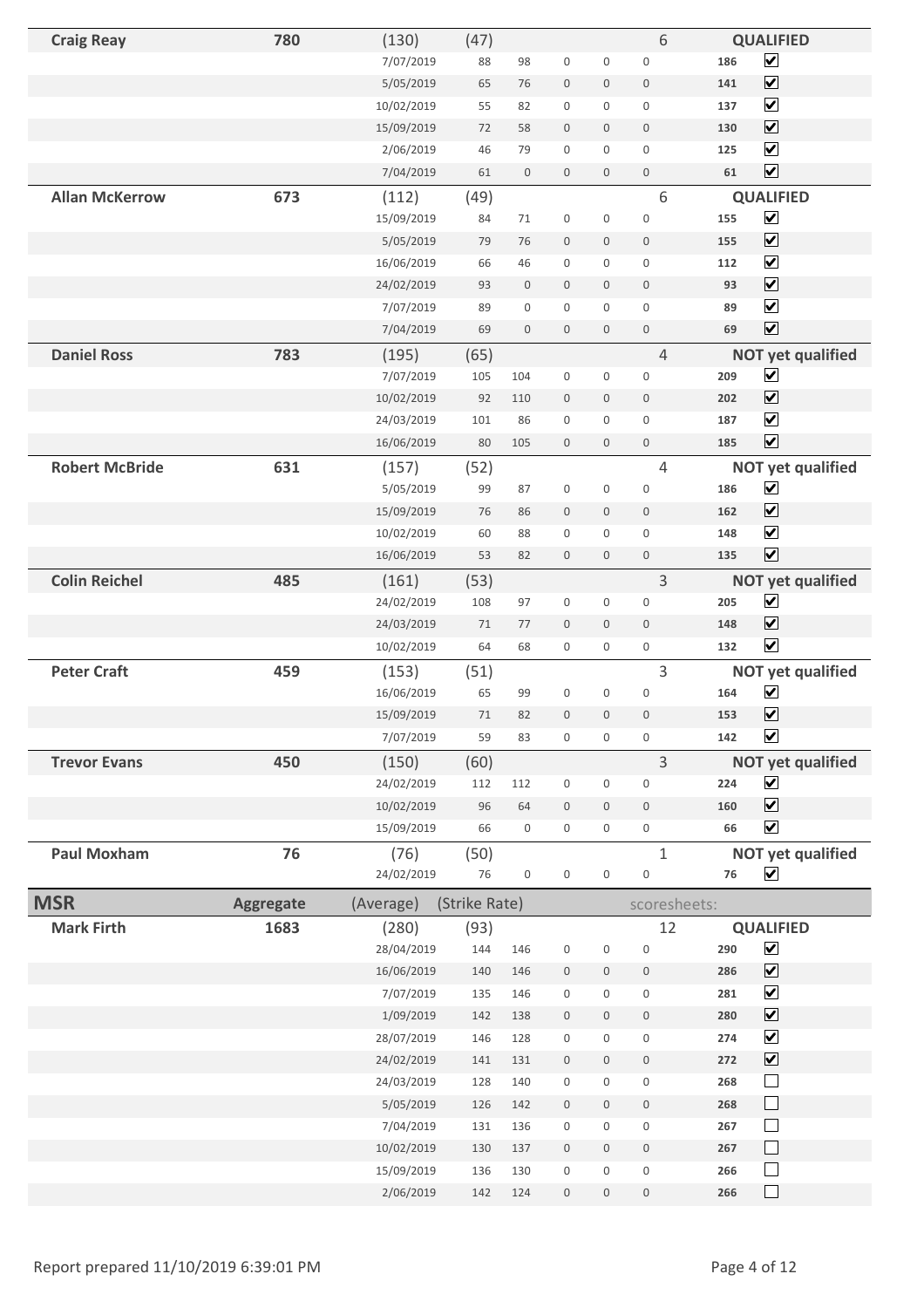| <b>Darren Ross</b>  | 1656 | (276)      | (92) |                  |                     |                     | 12               | <b>QUALIFIED</b>                    |
|---------------------|------|------------|------|------------------|---------------------|---------------------|------------------|-------------------------------------|
|                     |      | 24/03/2019 | 144  | 144              | $\boldsymbol{0}$    | $\boldsymbol{0}$    | $\boldsymbol{0}$ | $\overline{\mathbf{v}}$<br>288      |
|                     |      | 15/09/2019 | 136  | 140              | $\boldsymbol{0}$    | $\boldsymbol{0}$    | $\boldsymbol{0}$ | $\boxed{\blacktriangledown}$<br>276 |
|                     |      | 11/08/2019 | 132  | 144              | $\boldsymbol{0}$    | $\mathsf{O}\xspace$ | $\boldsymbol{0}$ | $\blacktriangledown$<br>276         |
|                     |      | 24/02/2019 | 141  | 135              | $\boldsymbol{0}$    | $\boldsymbol{0}$    | $\,0\,$          | $\boxed{\blacktriangledown}$<br>276 |
|                     |      | 7/04/2019  | 144  | 128              | $\boldsymbol{0}$    | $\boldsymbol{0}$    | $\boldsymbol{0}$ | $\boxed{\blacktriangledown}$<br>272 |
|                     |      | 1/09/2019  | 140  | 128              | $\boldsymbol{0}$    | $\boldsymbol{0}$    | $\boldsymbol{0}$ | $\boxed{\blacktriangledown}$<br>268 |
|                     |      | 2/06/2019  | 135  | 129              | $\boldsymbol{0}$    | $\boldsymbol{0}$    | $\boldsymbol{0}$ | $\Box$<br>264                       |
|                     |      | 28/04/2019 | 134  | 129              | $\boldsymbol{0}$    | $\boldsymbol{0}$    | $\boldsymbol{0}$ | $\Box$<br>263                       |
|                     |      | 10/02/2019 | 139  | 124              | $\boldsymbol{0}$    | $\boldsymbol{0}$    | $\boldsymbol{0}$ | $\Box$<br>263                       |
|                     |      | 7/07/2019  | 128  | 131              | $\boldsymbol{0}$    | $\boldsymbol{0}$    | $\,0\,$          | $\Box$<br>259                       |
|                     |      | 5/05/2019  | 131  | 128              | $\boldsymbol{0}$    | $\mathbf 0$         | $\boldsymbol{0}$ | $\Box$<br>259                       |
|                     |      | 16/06/2019 | 119  | 133              | $\boldsymbol{0}$    | $\boldsymbol{0}$    | $\,0\,$          | $\Box$<br>252                       |
| <b>Colin Keene</b>  | 1544 | (257)      | (85) |                  |                     |                     | 12               | <b>QUALIFIED</b>                    |
|                     |      | 28/04/2019 | 131  | 136              | $\boldsymbol{0}$    | $\boldsymbol{0}$    | $\boldsymbol{0}$ | $\overline{\mathbf{v}}$<br>267      |
|                     |      | 24/03/2019 | 133  | 130              | $\boldsymbol{0}$    | $\mathbf 0$         | $\boldsymbol{0}$ | $\boxed{\blacktriangledown}$<br>263 |
|                     |      | 5/05/2019  | 129  | 132              | $\boldsymbol{0}$    | 0                   | $\boldsymbol{0}$ | $\blacktriangledown$<br>261         |
|                     |      | 28/07/2019 | 127  | 125              | $\boldsymbol{0}$    | $\boldsymbol{0}$    | $\,0\,$          | $\boxed{\blacktriangledown}$<br>252 |
|                     |      | 2/06/2019  | 120  | 131              | $\boldsymbol{0}$    | $\boldsymbol{0}$    | $\boldsymbol{0}$ | $\blacktriangledown$<br>251         |
|                     |      | 7/07/2019  | 126  | 124              | $\boldsymbol{0}$    | $\mathbf 0$         | $\boldsymbol{0}$ | $\boxed{\blacktriangledown}$<br>250 |
|                     |      | 24/02/2019 | 120  | 129              | $\boldsymbol{0}$    | 0                   | $\boldsymbol{0}$ | $\Box$<br>249                       |
|                     |      | 10/02/2019 | 120  | 127              | $\boldsymbol{0}$    | $\mathbf 0$         | $\boldsymbol{0}$ | $\Box$<br>247                       |
|                     |      | 16/06/2019 | 108  | 133              | $\boldsymbol{0}$    | $\boldsymbol{0}$    | $\boldsymbol{0}$ | $\Box$<br>241                       |
|                     |      | 1/09/2019  | 115  | 125              | $\boldsymbol{0}$    | $\boldsymbol{0}$    | $\boldsymbol{0}$ | $\Box$<br>240                       |
|                     |      | 7/04/2019  | 118  | 106              | $\boldsymbol{0}$    | $\boldsymbol{0}$    | $\boldsymbol{0}$ | $\Box$<br>224                       |
|                     |      | 11/08/2019 | 121  | 30               | $\boldsymbol{0}$    | $\boldsymbol{0}$    | $\boldsymbol{0}$ | $\Box$<br>151                       |
| <b>Norman Sager</b> | 1455 | (242)      | (80) |                  |                     |                     | $\mathsf 9$      | <b>QUALIFIED</b>                    |
|                     |      | 5/05/2019  | 119  | 134              | $\boldsymbol{0}$    | $\boldsymbol{0}$    | $\boldsymbol{0}$ | $\blacktriangledown$<br>253         |
|                     |      | 24/02/2019 | 119  | 134              | $\boldsymbol{0}$    | $\boldsymbol{0}$    | $\boldsymbol{0}$ | $\boxed{\blacktriangledown}$<br>253 |
|                     |      | 15/09/2019 | 122  | 118              | $\boldsymbol{0}$    | $\boldsymbol{0}$    | $\boldsymbol{0}$ | $\overline{\mathbf{v}}$<br>240      |
|                     |      | 7/07/2019  | 129  | 110              | $\boldsymbol{0}$    | $\boldsymbol{0}$    | $\mathbf 0$      | $\boxed{\blacktriangledown}$<br>239 |
|                     |      | 10/02/2019 | 112  | 126              | $\mathsf{O}\xspace$ | $\mathsf{O}\xspace$ | $\boldsymbol{0}$ | $\overline{\mathbf{v}}$<br>238      |
|                     |      | 2/06/2019  | 120  | 112              | $\boldsymbol{0}$    | $\boldsymbol{0}$    | $\boldsymbol{0}$ | $\boxed{\blacktriangledown}$<br>232 |
|                     |      | 1/09/2019  | 108  | 107              | $\boldsymbol{0}$    | $\mathsf{O}\xspace$ | $\boldsymbol{0}$ | 215<br>$\mathsf{L}$                 |
|                     |      | 7/04/2019  | 126  | $\boldsymbol{0}$ | $\boldsymbol{0}$    | $\mathbf 0$         | $\boldsymbol{0}$ | $\Box$<br>126                       |
|                     |      | 28/07/2019 | 100  | $\boldsymbol{0}$ | $\boldsymbol{0}$    | $\boldsymbol{0}$    | $\boldsymbol{0}$ | П<br>100                            |
| <b>Dion Minns</b>   | 1134 | (226)      | (75) |                  |                     |                     | 5                | <b>NOT yet qualified</b>            |
|                     |      | 24/03/2019 | 128  | 123              | $\boldsymbol{0}$    | $\boldsymbol{0}$    | $\boldsymbol{0}$ | $\boxed{\mathbf{v}}$<br>251         |
|                     |      | 1/09/2019  | 117  | 126              | $\boldsymbol{0}$    | $\boldsymbol{0}$    | $\boldsymbol{0}$ | $\boxed{\blacktriangledown}$<br>243 |
|                     |      | 10/02/2019 | 132  | 104              | $\boldsymbol{0}$    | $\mathsf 0$         | $\boldsymbol{0}$ | $\blacktriangledown$<br>236         |
|                     |      | 16/06/2019 | 113  | 110              | $\boldsymbol{0}$    | $\boldsymbol{0}$    | $\boldsymbol{0}$ | $\boxed{\mathbf{v}}$<br>223         |
|                     |      | 28/07/2019 | 107  | 74               | 0                   | 0                   | $\boldsymbol{0}$ | $\blacktriangledown$<br>181         |
| <b>Gary Young</b>   | 271  | (271)      | (90) |                  |                     |                     | $\mathbf{1}$     | <b>NOT yet qualified</b>            |
|                     |      | 28/04/2019 | 142  | 129              | $\boldsymbol{0}$    | $\boldsymbol{0}$    | $\boldsymbol{0}$ | ☑<br>271                            |
| <b>Neal Walker</b>  | 155  | (155)      | (51) |                  |                     |                     | $\mathbf{1}$     | <b>NOT yet qualified</b>            |
|                     |      | 28/07/2019 | 89   | 66               | $\boldsymbol{0}$    | $\boldsymbol{0}$    | $\boldsymbol{0}$ | $\blacktriangledown$<br>155         |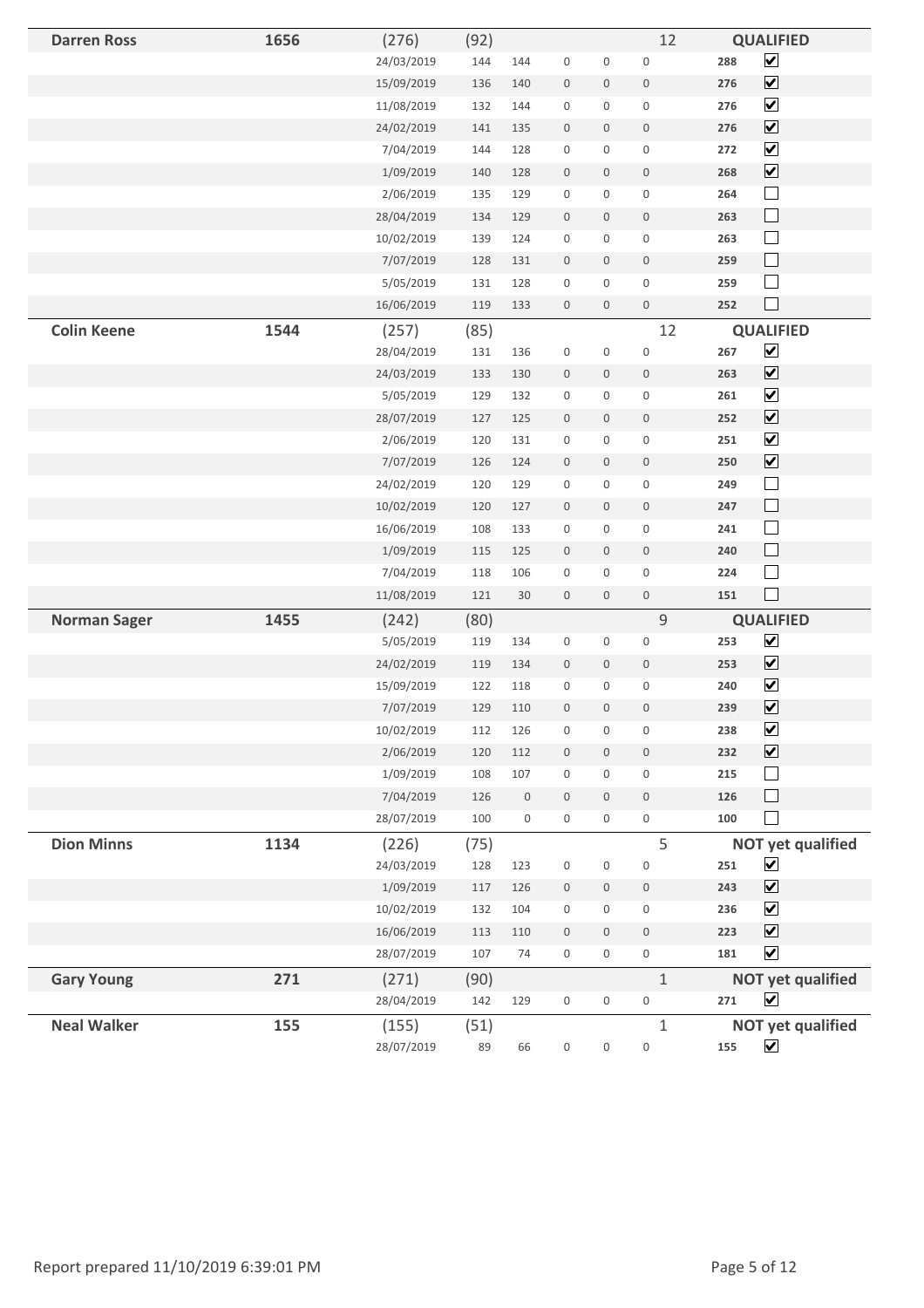| <b>SMC</b>            | <b>Aggregate</b> | (Average)  | (Strike Rate) |                  |                     |                  | scoresheets:        |     |                              |
|-----------------------|------------------|------------|---------------|------------------|---------------------|------------------|---------------------|-----|------------------------------|
| <b>Allan Park</b>     | 1574             | (262)      | (87)          |                  |                     |                  | 11                  |     | <b>QUALIFIED</b>             |
|                       |                  | 5/05/2019  | 133           | 141              | $\boldsymbol{0}$    | 0                | $\boldsymbol{0}$    | 274 | $\overline{\mathbf{v}}$      |
|                       |                  | 24/03/2019 | 134           | 138              | $\mathbf 0$         | $\boldsymbol{0}$ | $\mathbf 0$         | 272 | $\boxed{\blacktriangledown}$ |
|                       |                  | 24/02/2019 | 137           | 125              | $\boldsymbol{0}$    | 0                | $\boldsymbol{0}$    | 262 | $\blacktriangledown$         |
|                       |                  | 11/08/2019 | 136           | 122              | $\bf 0$             | $\boldsymbol{0}$ | $\bf 0$             | 258 | $\boxed{\blacktriangledown}$ |
|                       |                  | 7/04/2019  | 120           | 136              | $\boldsymbol{0}$    | 0                | $\boldsymbol{0}$    | 256 | $\boxed{\blacktriangledown}$ |
|                       |                  | 1/09/2019  | 119           | 133              | $\theta$            | $\boldsymbol{0}$ | $\boldsymbol{0}$    | 252 | $\boxed{\mathbf{v}}$         |
|                       |                  | 16/06/2019 | 129           | 115              | $\boldsymbol{0}$    | 0                | $\boldsymbol{0}$    | 244 | $\Box$                       |
|                       |                  | 2/06/2019  | 128           | $\boldsymbol{0}$ | $\theta$            | 0                | $\boldsymbol{0}$    | 128 | $\Box$                       |
|                       |                  | 28/07/2019 | 127           | $\boldsymbol{0}$ | $\boldsymbol{0}$    | 0                | $\mathbf 0$         | 127 | $\sqcup$                     |
|                       |                  | 28/04/2019 | 114           | $\boldsymbol{0}$ | $\boldsymbol{0}$    | $\mathbf 0$      | $\mathbf 0$         | 114 | $\Box$                       |
|                       |                  | 10/02/2019 | 111           | 0                | $\boldsymbol{0}$    | 0                | $\boldsymbol{0}$    | 111 |                              |
| <b>Tom Hancock</b>    | 1564             | (260)      | (86)          |                  |                     |                  | 12                  |     | <b>QUALIFIED</b>             |
|                       |                  | 24/03/2019 | 132           | 137              | $\boldsymbol{0}$    | 0                | $\boldsymbol{0}$    | 269 | $\blacktriangledown$         |
|                       |                  | 11/08/2019 | 140           | 129              | $\bf 0$             | $\boldsymbol{0}$ | $\bf 0$             | 269 | $\boxed{\blacktriangledown}$ |
|                       |                  | 16/06/2019 | 130           | 135              | $\boldsymbol{0}$    | 0                | $\boldsymbol{0}$    | 265 | $\boxed{\blacktriangledown}$ |
|                       |                  | 1/09/2019  | 129           | 126              | $\theta$            | $\boldsymbol{0}$ | $\boldsymbol{0}$    | 255 | ☑                            |
|                       |                  | 28/04/2019 | 126           | 127              | $\boldsymbol{0}$    | 0                | $\boldsymbol{0}$    | 253 | $\overline{\mathbf{v}}$      |
|                       |                  | 2/06/2019  | 132           | 121              | $\theta$            | 0                | $\overline{0}$      | 253 | $\boxed{\mathbf{v}}$         |
|                       |                  | 7/07/2019  | 123           | 128              | $\boldsymbol{0}$    | 0                | $\boldsymbol{0}$    | 251 | $\Box$                       |
|                       |                  | 10/02/2019 | 124           | 127              | $\mathbb O$         | $\mathbf 0$      | $\mathbf 0$         | 251 | $\Box$                       |
|                       |                  | 7/04/2019  | 116           | 128              | $\boldsymbol{0}$    | 0                | $\boldsymbol{0}$    | 244 | $\Box$                       |
|                       |                  | 5/05/2019  | 117           | 123              | $\bf 0$             | $\boldsymbol{0}$ | $\bf 0$             | 240 | $\Box$                       |
|                       |                  | 15/09/2019 | 111           | 121              | $\boldsymbol{0}$    | 0                | $\boldsymbol{0}$    | 232 | $\mathcal{L}$                |
|                       |                  | 28/07/2019 | 110           | 115              | $\mathbf 0$         | 0                | $\,0\,$             | 225 |                              |
| <b>Noel Masterson</b> | 672              | (224)      | (74)          |                  |                     |                  | 3                   |     | <b>NOT yet qualified</b>     |
|                       |                  | 7/04/2019  | 125           | 114              | $\boldsymbol{0}$    | 0                | $\boldsymbol{0}$    | 239 | $\blacktriangledown$         |
|                       |                  | 28/07/2019 | 117           | 111              | $\boldsymbol{0}$    | 0                | $\overline{0}$      | 228 | $\triangledown$              |
|                       |                  | 7/07/2019  | 95            | 110              | $\boldsymbol{0}$    | 0                | $\boldsymbol{0}$    | 205 | $\boxed{\mathbf{v}}$         |
| <b>HC</b>             | <b>Aggregate</b> | (Average)  | (Strike Rate) |                  |                     |                  | scoresheets:        |     |                              |
| <b>Jamie Gilroy</b>   | 1648             | (274)      | (91)          |                  |                     |                  | $\,8\,$             |     | <b>QUALIFIED</b>             |
|                       |                  | 10/02/2019 | 142           | 142              | $\boldsymbol{0}$    | 0                | $\mathbf 0$         | 284 | $\blacktriangledown$         |
|                       |                  | 1/09/2019  | 140           | 144              | $\,0\,$             | 0                | $\boldsymbol{0}$    | 284 | $\boxed{\blacktriangledown}$ |
|                       |                  | 28/07/2019 | 131           | 146              | $\mathsf{O}\xspace$ | 0                | $\mathsf{O}\xspace$ | 277 | $\boxed{\blacktriangledown}$ |
|                       |                  | 11/08/2019 | 134           | 137              | $\boldsymbol{0}$    | 0                | $\mathbf 0$         | 271 | $\triangledown$              |
|                       |                  | 16/06/2019 | 131           | 135              | $\boldsymbol{0}$    | 0                | $\boldsymbol{0}$    | 266 | $\boxed{\blacktriangledown}$ |
|                       |                  | 7/04/2019  | 132           | 134              | $\mathbf 0$         | 0                | $\mathbf 0$         | 266 | $\boxed{\blacktriangledown}$ |
|                       |                  | 15/09/2019 | 134           | 132              | $\boldsymbol{0}$    | 0                | $\boldsymbol{0}$    | 266 | $\Box$                       |
|                       |                  | 24/02/2019 | 134           | $\boldsymbol{0}$ | $\mathbb O$         | $\mathbf 0$      | $\mathbb O$         | 134 | П                            |
| <b>GREG RAWLINSON</b> | 1607             | (267)      | (89)          |                  |                     |                  | $\mathsf 9$         |     | <b>QUALIFIED</b>             |
|                       |                  | 7/07/2019  | 135           | 142              | $\boldsymbol{0}$    | 0                | $\boldsymbol{0}$    | 277 | $\triangledown$              |
|                       |                  | 24/02/2019 | 142           | 133              | $\boldsymbol{0}$    | $\boldsymbol{0}$ | $\boldsymbol{0}$    | 275 | $\boxed{\blacktriangledown}$ |
|                       |                  | 24/03/2019 | 131           | 142              | $\boldsymbol{0}$    | 0                | $\boldsymbol{0}$    | 273 | $\blacktriangledown$         |
|                       |                  | 28/07/2019 | 131           | 131              | $\mathsf{O}$        | $\boldsymbol{0}$ | $\mathsf{O}$        | 262 | $\boxed{\blacktriangledown}$ |
|                       |                  | 15/09/2019 | 133           | 128              | $\boldsymbol{0}$    | 0                | $\,0\,$             | 261 | $\boxed{\blacktriangledown}$ |
|                       |                  | 10/02/2019 | 133           | 126              | $\,0\,$             | $\boldsymbol{0}$ | $\mathsf{O}$        | 259 | $\boxed{\blacktriangledown}$ |
|                       |                  | 28/04/2019 | 128           | 125              | $\,0\,$             | 0                | $\mathbf 0$         | 253 | $\Box$                       |
|                       |                  | 16/06/2019 | 129           | 116              | $\boldsymbol{0}$    | $\boldsymbol{0}$ | $\mathsf{O}$        | 245 | $\Box$                       |
|                       |                  | 7/04/2019  | 114           | 120              | $\boldsymbol{0}$    | 0                | $\boldsymbol{0}$    | 234 | $\Box$                       |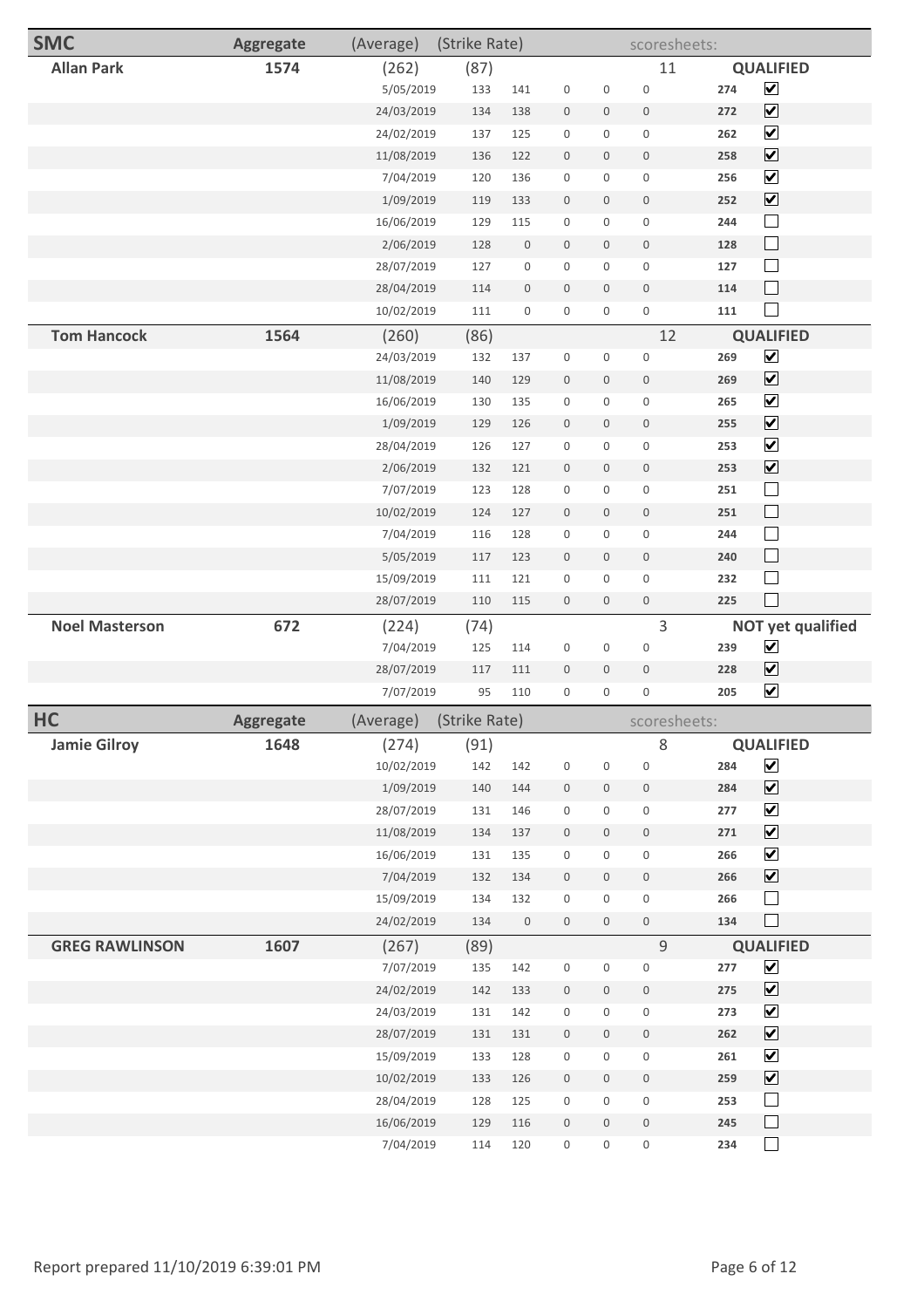| <b>Craig Forbes</b>     | 1555 | (259)      | (86)    |     |                  |                     | 12                  |     | <b>QUALIFIED</b>             |  |
|-------------------------|------|------------|---------|-----|------------------|---------------------|---------------------|-----|------------------------------|--|
|                         |      | 1/09/2019  | 142     | 135 | $\boldsymbol{0}$ | $\boldsymbol{0}$    | $\mathbf 0$         | 277 | $\boxed{\blacktriangledown}$ |  |
|                         |      | 15/09/2019 | 135     | 137 | $\boldsymbol{0}$ | $\mathsf{O}\xspace$ | $\boldsymbol{0}$    | 272 | $\boxed{\blacktriangledown}$ |  |
|                         |      | 16/06/2019 | 127     | 133 | $\boldsymbol{0}$ | 0                   | $\boldsymbol{0}$    | 260 | $\blacktriangledown$         |  |
|                         |      | 28/04/2019 | 124     | 128 | $\boldsymbol{0}$ | $\mathbf 0$         | $\boldsymbol{0}$    | 252 | $\boxed{\blacktriangledown}$ |  |
|                         |      | 7/07/2019  | 118     | 130 | $\boldsymbol{0}$ | $\mathbf 0$         | $\mathbf 0$         | 248 | $\boxed{\blacktriangledown}$ |  |
|                         |      | 28/07/2019 | 116     | 130 | $\boldsymbol{0}$ | $\mathsf{O}\xspace$ | $\mathbf 0$         | 246 | $\boxed{\blacktriangledown}$ |  |
|                         |      | 24/02/2019 | 126     | 117 | $\boldsymbol{0}$ | 0                   | $\boldsymbol{0}$    | 243 | $\Box$                       |  |
|                         |      | 24/03/2019 | 127     | 110 | $\boldsymbol{0}$ | $\mathbf 0$         | $\boldsymbol{0}$    | 237 | $\Box$                       |  |
|                         |      | 11/08/2019 | 123     | 114 | $\boldsymbol{0}$ | $\boldsymbol{0}$    | $\mathbf 0$         | 237 | $\Box$                       |  |
|                         |      | 10/02/2019 | 118     | 117 | $\boldsymbol{0}$ | $\mathbf 0$         | $\boldsymbol{0}$    | 235 | $\Box$                       |  |
|                         |      | 5/05/2019  | 106     | 120 | $\boldsymbol{0}$ | $\mathbf 0$         | $\boldsymbol{0}$    | 226 | $\Box$                       |  |
|                         |      | 7/04/2019  | 105     | 97  | $\boldsymbol{0}$ | $\mathsf{O}\xspace$ | $\,0\,$             | 202 | $\overline{\phantom{a}}$     |  |
| <b>Fenn Wells</b>       | 1539 | (256)      | (85)    |     |                  |                     | 6                   |     | <b>QUALIFIED</b>             |  |
|                         |      | 5/05/2019  | 142     | 141 | $\boldsymbol{0}$ | 0                   | $\boldsymbol{0}$    | 283 | $\blacktriangledown$         |  |
|                         |      | 28/04/2019 | 140     | 139 | $\boldsymbol{0}$ | $\mathsf{O}\xspace$ | $\boldsymbol{0}$    | 279 | $\boxed{\blacktriangledown}$ |  |
|                         |      | 2/06/2019  | 137     | 137 | $\boldsymbol{0}$ | $\boldsymbol{0}$    | $\mathbf 0$         | 274 | $\overline{\mathbf{v}}$      |  |
|                         |      | 28/07/2019 | 140     | 124 | $\boldsymbol{0}$ | $\mathsf{O}\xspace$ | $\boldsymbol{0}$    | 264 | $\boxed{\blacktriangledown}$ |  |
|                         |      | 7/07/2019  | 123     | 137 | $\boldsymbol{0}$ | $\mathbf 0$         | $\boldsymbol{0}$    | 260 | $\blacktriangledown$         |  |
|                         |      | 24/02/2019 | 139     | 40  | $\boldsymbol{0}$ | $\mathbf 0$         | $\boldsymbol{0}$    | 179 | $\boxed{\blacktriangledown}$ |  |
| <b>Mathew Wilkin</b>    | 1515 | (252)      | (84)    |     |                  |                     | $\overline{7}$      |     | <b>QUALIFIED</b>             |  |
|                         |      | 28/07/2019 | 126     | 136 | $\boldsymbol{0}$ | $\boldsymbol{0}$    | $\boldsymbol{0}$    | 262 | $\boxed{\blacktriangledown}$ |  |
|                         |      | 7/07/2019  | 129     | 130 | $\boldsymbol{0}$ | $\mathsf{O}\xspace$ | $\boldsymbol{0}$    | 259 | $\boxed{\blacktriangledown}$ |  |
|                         |      | 11/08/2019 | 118     | 139 | $\,0\,$          | 0                   | $\boldsymbol{0}$    | 257 | $\blacktriangledown$         |  |
|                         |      | 2/06/2019  | 131     | 116 | $\boldsymbol{0}$ | $\mathbf 0$         | $\boldsymbol{0}$    | 247 | $\boxed{\blacktriangledown}$ |  |
|                         |      | 7/04/2019  | 118     | 127 | $\boldsymbol{0}$ | $\boldsymbol{0}$    | $\boldsymbol{0}$    | 245 | $\blacktriangledown$         |  |
|                         |      | 16/06/2019 | 117     | 128 | $\boldsymbol{0}$ | $\mathbf 0$         | $\boldsymbol{0}$    | 245 | $\boxed{\blacktriangledown}$ |  |
|                         |      | 10/02/2019 | 109     | 109 | $\boldsymbol{0}$ | 0                   | $\boldsymbol{0}$    | 218 | $\Box$                       |  |
| <b>Stephen Bruce</b>    | 1473 | (245)      | (81)    |     |                  |                     | 11                  |     | <b>QUALIFIED</b>             |  |
|                         |      | 5/05/2019  | 117     | 132 | $\boldsymbol{0}$ | 0                   | $\boldsymbol{0}$    | 249 | $\blacktriangledown$         |  |
|                         |      | 1/09/2019  | 119     | 130 | $\boldsymbol{0}$ | $\boldsymbol{0}$    | $\mathbf 0$         | 249 | $\boxed{\blacktriangledown}$ |  |
|                         |      | 7/04/2019  | 128     | 120 | $\boldsymbol{0}$ | $\boldsymbol{0}$    | $\mathbf 0$         | 248 | $\blacktriangledown$         |  |
|                         |      | 24/03/2019 | 129     | 118 | $\boldsymbol{0}$ | $\mathsf{O}\xspace$ | $\boldsymbol{0}$    | 247 | $\boxed{\blacktriangledown}$ |  |
|                         |      | 24/02/2019 | 116     | 125 | $\boldsymbol{0}$ | $\mathsf{O}\xspace$ | $\boldsymbol{0}$    | 241 | $\boxed{\blacktriangledown}$ |  |
|                         |      | 15/09/2019 | 132     | 107 | $\,0\,$          | $\mathbf 0$         | $\mathbf 0$         | 239 | $\boxed{\blacktriangledown}$ |  |
|                         |      | 28/04/2019 | 117     | 116 | $\boldsymbol{0}$ | $\mathbf 0$         | $\boldsymbol{0}$    | 233 | $\Box$                       |  |
|                         |      | 10/02/2019 | 97      | 128 | $\,0\,$          | $\mathbf 0$         | $\boldsymbol{0}$    | 225 | $\Box$                       |  |
|                         |      | 28/07/2019 | 116     | 106 | $\boldsymbol{0}$ | $\mathbf 0$         | $\mathsf{O}\xspace$ | 222 | $\Box$                       |  |
|                         |      | 16/06/2019 | $77 \,$ | 116 | $\boldsymbol{0}$ | $\mathbf 0$         | $\mathbf 0$         | 193 | $\Box$                       |  |
|                         |      | 2/06/2019  | 82      | 109 | $\boldsymbol{0}$ | 0                   | $\boldsymbol{0}$    | 191 | $\Box$                       |  |
| <b>Kendall O'Connor</b> | 1400 | (233)      | (77)    |     |                  |                     | $\,8\,$             |     | <b>QUALIFIED</b>             |  |
|                         |      | 2/06/2019  | 118     | 123 | $\boldsymbol{0}$ | $\boldsymbol{0}$    | $\boldsymbol{0}$    | 241 | $\boxed{\blacktriangledown}$ |  |
|                         |      | 10/02/2019 | 121     | 116 | $\boldsymbol{0}$ | $\mathbf 0$         | $\,0\,$             | 237 | $\boxed{\mathbf{v}}$         |  |
|                         |      | 11/08/2019 | 124     | 113 | $\,0\,$          | 0                   | $\boldsymbol{0}$    | 237 | $\boxed{\mathbf{v}}$         |  |
|                         |      | 24/03/2019 | 123     | 109 | $\,0\,$          | $\mathbf 0$         | $\mathbf 0$         | 232 | $\boxed{\blacktriangledown}$ |  |
|                         |      | 7/07/2019  | 116     | 112 | $\boldsymbol{0}$ | $\mathbf 0$         | $\boldsymbol{0}$    | 228 | $\blacktriangledown$         |  |
|                         |      | 15/09/2019 | 125     | 100 | $\,0\,$          | $\mathbf 0$         | $\mathbf 0$         | 225 | $\boxed{\mathbf{v}}$         |  |
|                         |      | 28/07/2019 | 109     | 115 | $\boldsymbol{0}$ | $\mathbf 0$         | $\mathsf{O}\xspace$ | 224 | $\Box$                       |  |
|                         |      | 16/06/2019 | 116     | 106 | $\boldsymbol{0}$ | $\mathbf 0$         | $\boldsymbol{0}$    | 222 | $\Box$                       |  |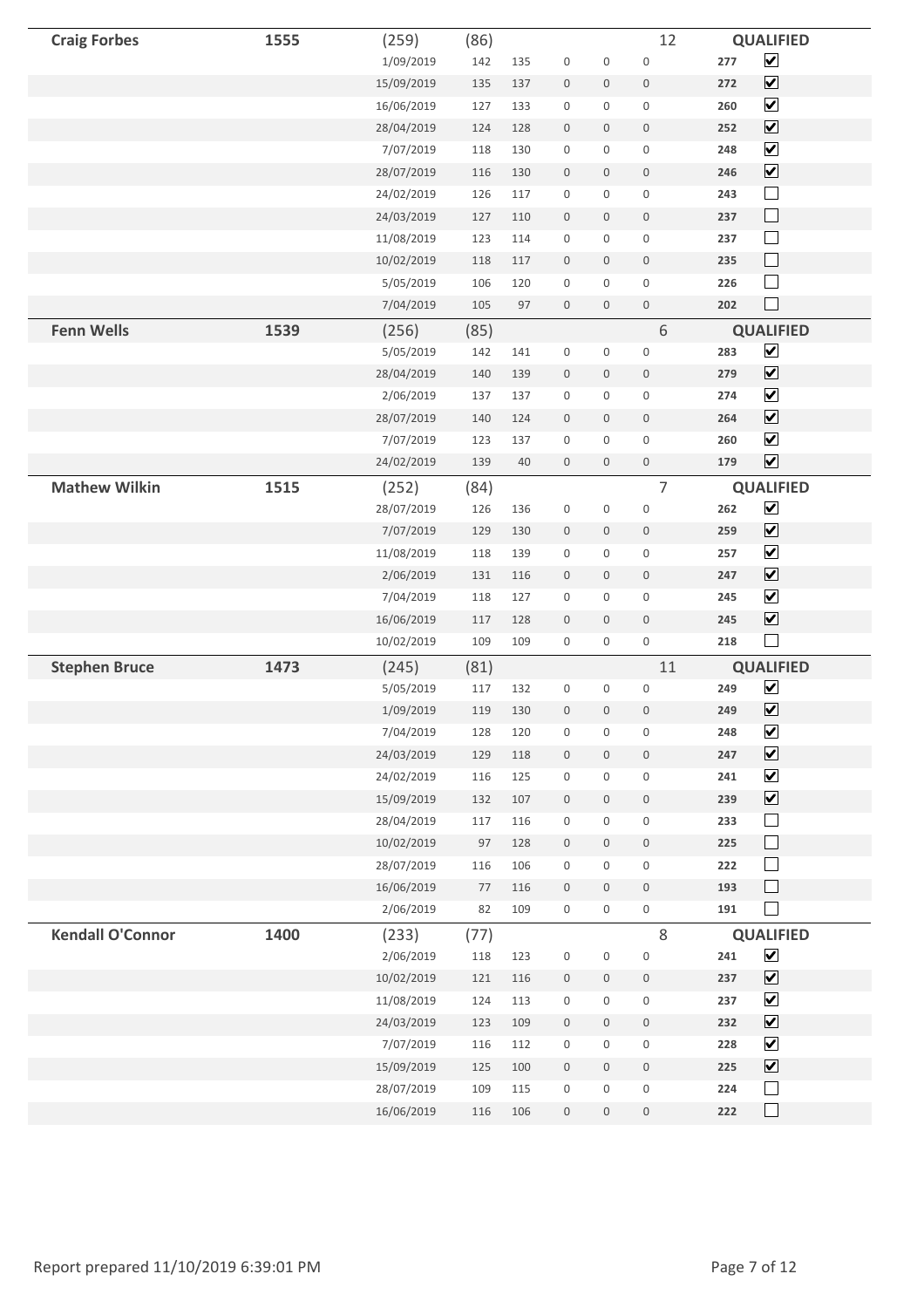| <b>Ryan Drosd</b>      | 1360 | (226)      | (75)             |                  |                  |                  | 13               | <b>QUALIFIED</b>                    |  |
|------------------------|------|------------|------------------|------------------|------------------|------------------|------------------|-------------------------------------|--|
|                        |      | 24/02/2019 | 113              | 116              | $\boldsymbol{0}$ | 0                | $\boldsymbol{0}$ | $\blacktriangledown$<br>229         |  |
|                        |      | 28/04/2019 | 122              | 107              | $\boldsymbol{0}$ | 0                | $\mathbf 0$      | $\boxed{\blacktriangledown}$<br>229 |  |
|                        |      | 28/07/2019 | 110              | 119              | $\boldsymbol{0}$ | 0                | $\boldsymbol{0}$ | $\overline{\mathbf{v}}$<br>229      |  |
|                        |      | 5/05/2019  | 106              | 119              | $\mathbf 0$      | $\mathbf 0$      | $\mathbf 0$      | $\boxed{\blacktriangledown}$<br>225 |  |
|                        |      | 16/06/2019 | 111              | 114              | $\boldsymbol{0}$ | 0                | $\mathbf 0$      | $\overline{\mathbf{v}}$<br>225      |  |
|                        |      | 24/03/2019 | 90               | 133              | $\mathbb O$      | $\mathbf 0$      | $\bf 0$          | $\boxed{\blacktriangledown}$<br>223 |  |
|                        |      | 7/07/2019  | 106              | 112              | $\boldsymbol{0}$ | 0                | $\boldsymbol{0}$ | $\Box$<br>218                       |  |
|                        |      | 1/09/2019  | 112              | 105              | $\boldsymbol{0}$ | 0                | $\boldsymbol{0}$ | $\Box$<br>217                       |  |
|                        |      | 15/09/2019 | 117              | 98               | $\boldsymbol{0}$ | 0                | $\boldsymbol{0}$ | $\Box$<br>215                       |  |
|                        |      | 11/08/2019 | 104              | 110              | $\boldsymbol{0}$ | 0                | $\mathbf 0$      | $\Box$<br>214                       |  |
|                        |      | 2/06/2019  | 98               | 104              | $\boldsymbol{0}$ | 0                | $\mathbf 0$      | $\Box$<br>202                       |  |
|                        |      | 10/02/2019 | 110              | 90               | $\boldsymbol{0}$ | $\mathbf 0$      | $\mathbf 0$      | $\Box$<br>200                       |  |
|                        |      | 7/04/2019  | 92               | 100              | $\boldsymbol{0}$ | 0                | $\boldsymbol{0}$ | $\Box$<br>192                       |  |
| <b>Paul Faux</b>       | 1268 | (211)      | (70)             |                  |                  |                  | $\,8\,$          | <b>QUALIFIED</b>                    |  |
|                        |      | 2/06/2019  | 124              | 114              | $\boldsymbol{0}$ | 0                | $\boldsymbol{0}$ | $\boxed{\checkmark}$<br>238         |  |
|                        |      | 28/04/2019 | 111              | 117              | $\mathbb O$      | 0                | $\boldsymbol{0}$ | $\boxed{\blacktriangledown}$<br>228 |  |
|                        |      | 24/03/2019 | 109              | 103              | $\boldsymbol{0}$ | 0                | $\boldsymbol{0}$ | $\overline{\mathbf{v}}$<br>212      |  |
|                        |      | 1/09/2019  | 87               | 120              | $\boldsymbol{0}$ | 0                | $\boldsymbol{0}$ | $\boxed{\blacktriangledown}$<br>207 |  |
|                        |      | 16/06/2019 | 92               | 104              | $\boldsymbol{0}$ | 0                | $\boldsymbol{0}$ | $\boxed{\blacktriangledown}$<br>196 |  |
|                        |      | 11/08/2019 | 91               | 96               | $\boldsymbol{0}$ | 0                | $\mathbf 0$      | $\overline{\mathbf{v}}$<br>187      |  |
|                        |      | 10/02/2019 | 86               | 95               | $\boldsymbol{0}$ | 0                | $\mathbf 0$      | $\Box$<br>181                       |  |
|                        |      | 15/09/2019 | 91               | 78               | $\boldsymbol{0}$ | $\boldsymbol{0}$ | $\mathbf 0$      | $\Box$<br>169                       |  |
| <b>Arron Gilfillan</b> | 1256 | (251)      | (83)             |                  |                  |                  | 5                | <b>NOT yet qualified</b>            |  |
|                        |      | 16/06/2019 | 122              | 142              | $\boldsymbol{0}$ | 0                | $\boldsymbol{0}$ | $\blacktriangledown$<br>264         |  |
|                        |      | 28/07/2019 | 128              | 133              | $\boldsymbol{0}$ | 0                | $\boldsymbol{0}$ | $\overline{\mathbf{v}}$<br>261      |  |
|                        |      | 5/05/2019  | 119              | 135              | $\mathbf 0$      | 0                | $\boldsymbol{0}$ | $\blacktriangledown$<br>254         |  |
|                        |      | 7/04/2019  | 129              | 118              | $\boldsymbol{0}$ | 0                | $\bf 0$          | $\boxed{\blacktriangledown}$<br>247 |  |
|                        |      | 15/09/2019 | 119              | 111              | $\mathbf 0$      | 0                | $\boldsymbol{0}$ | $\blacktriangledown$<br>230         |  |
| <b>Luke Gilray</b>     | 1192 | (238)      | (79)             |                  |                  |                  | 5                | <b>NOT yet qualified</b>            |  |
|                        |      | 15/09/2019 | 131              | 121              | $\boldsymbol{0}$ | 0                | $\mathbf 0$      | $\blacktriangledown$<br>252         |  |
|                        |      | 28/07/2019 | 120              | 121              | $\boldsymbol{0}$ | $\boldsymbol{0}$ | $\boldsymbol{0}$ | $\blacktriangledown$<br>241         |  |
|                        |      | 11/08/2019 | 120              | 120              | $\mathbf 0$      | 0                | $\boldsymbol{0}$ | $\blacktriangledown$<br>240         |  |
|                        |      | 7/07/2019  | 130              | 102              | $\boldsymbol{0}$ | $\boldsymbol{0}$ | $\boldsymbol{0}$ | $\overline{\mathbf{v}}$<br>232      |  |
|                        |      | 2/06/2019  | 109              | 118              | $\boldsymbol{0}$ | 0                | $\boldsymbol{0}$ | $\overline{\mathbf{v}}$<br>227      |  |
| <b>Nathan Morris</b>   | 1026 | (205)      | (68)             |                  |                  |                  | 5                | <b>NOT yet qualified</b>            |  |
|                        |      | 7/07/2019  | 110              | 110              | $\boldsymbol{0}$ | 0                | $\mathbf 0$      | $\boxed{\blacktriangledown}$<br>220 |  |
|                        |      | 28/07/2019 | 105              | 110              | $\mathbf 0$      | 0                | $\boldsymbol{0}$ | $\overline{\mathbf{v}}$<br>215      |  |
|                        |      | 2/06/2019  | 106              | 105              | $\boldsymbol{0}$ | 0                | $\mathbf 0$      | $\blacktriangledown$<br>211         |  |
|                        |      | 24/03/2019 | 84               | 111              | $\mathbf 0$      | $\mathbf 0$      | $\mathbf 0$      | $\boxed{\blacktriangledown}$<br>195 |  |
|                        |      | 7/04/2019  | 93               | 92               | $\boldsymbol{0}$ | 0                | $\boldsymbol{0}$ | $\blacktriangledown$<br>185         |  |
| <b>Glen Rose</b>       | 222  | (222)      | (74)             |                  |                  |                  | $\mathbf{1}$     | <b>NOT yet qualified</b>            |  |
|                        |      | 5/05/2019  | $\boldsymbol{0}$ | 121              | 101              | 0                | $\boldsymbol{0}$ | $\blacktriangledown$<br>222         |  |
| <b>Matt Edwards</b>    | 219  | (219)      | (73)             |                  |                  |                  | $\mathbf{1}$     | <b>NOT yet qualified</b>            |  |
|                        |      | 28/07/2019 | 102              | 117              | $\mathbf 0$      | 0                | 0                | $\blacktriangledown$<br>219         |  |
| <b>Owen Martin</b>     | 159  | (159)      | (53)             |                  |                  |                  | $\mathbf{1}$     | <b>NOT yet qualified</b>            |  |
|                        |      | 10/02/2019 | 75               | 84               | $\boldsymbol{0}$ | 0                | $\boldsymbol{0}$ | $\overline{\mathbf{v}}$<br>159      |  |
| <b>Rodney Mills</b>    | 156  | (156)      | (52)             |                  |                  |                  | $\mathbf{1}$     | <b>NOT yet qualified</b>            |  |
|                        |      | 10/02/2019 | 80               | 76               | $\mathbf 0$      | 0                | 0                | $\blacktriangledown$<br>156         |  |
| <b>Peter Daniel</b>    | 99   | (99)       | (66)             |                  |                  |                  | $\mathbf{1}$     | <b>NOT yet qualified</b>            |  |
|                        |      | 7/04/2019  | 99               | $\boldsymbol{0}$ | $\boldsymbol{0}$ | 0                | $\boldsymbol{0}$ | $\overline{\mathbf{v}}$<br>99       |  |
| <b>Jeffrey Farrow</b>  | 61   | (61)       | (40)             |                  |                  |                  | $\mathbf{1}$     | <b>NOT yet qualified</b>            |  |
|                        |      | 10/02/2019 | 61               | $\boldsymbol{0}$ | $\boldsymbol{0}$ | 0                | $\boldsymbol{0}$ | $\overline{\mathbf{v}}$<br>61       |  |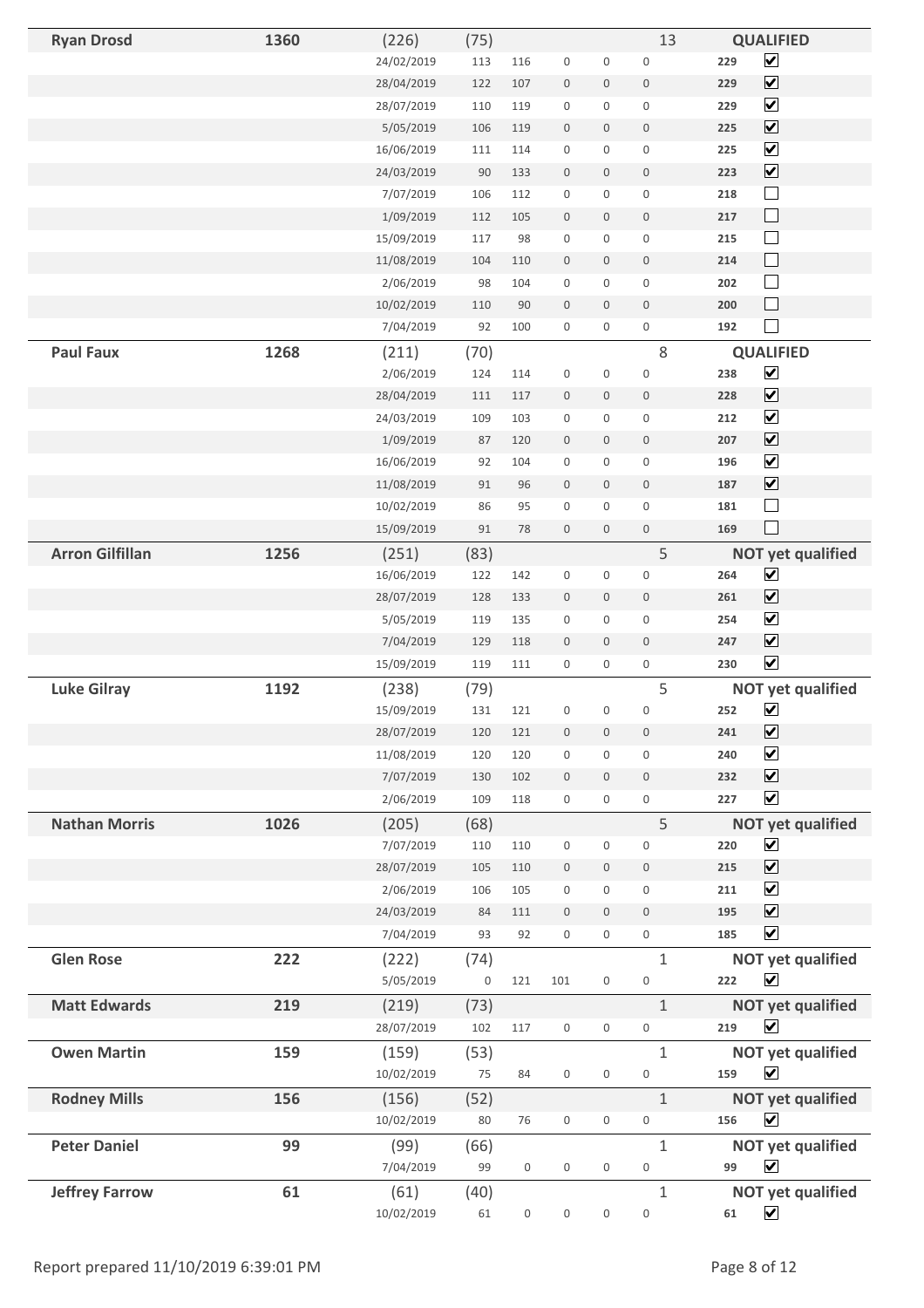| <b>FHC</b>                | <b>Aggregate</b> | (Average)               | (Strike Rate) |                  |                                      |                  | scoresheets:                    |            |                                          |
|---------------------------|------------------|-------------------------|---------------|------------------|--------------------------------------|------------------|---------------------------------|------------|------------------------------------------|
| <b>Sarah Keene</b>        | 1657             | (276)                   | (92)          |                  |                                      |                  | 10                              |            | <b>QUALIFIED</b>                         |
|                           |                  | 24/02/2019              | 144           | 148              | $\boldsymbol{0}$                     | 0                | $\boldsymbol{0}$                | 292        | $\overline{\mathbf{v}}$                  |
|                           |                  | 24/03/2019              | 146           | 141              | $\mathbf 0$                          | $\boldsymbol{0}$ | $\mathbf 0$                     | 287        | $\boxed{\blacktriangledown}$             |
|                           |                  | 7/07/2019               | 133           | 140              | $\boldsymbol{0}$                     | 0                | $\boldsymbol{0}$                | 273        | $\blacktriangledown$                     |
|                           |                  | 5/05/2019               | 134           | 136              | $\bf 0$                              | $\boldsymbol{0}$ | $\bf 0$                         | 270        | $\boxed{\blacktriangledown}$             |
|                           |                  | 15/09/2019              | 137           | 132              | $\boldsymbol{0}$                     | $\mathbf 0$      | $\boldsymbol{0}$                | 269        | $\boxed{\blacktriangledown}$             |
|                           |                  | 16/06/2019              | 132           | 134              | $\theta$                             | $\boldsymbol{0}$ | $\,0\,$                         | 266        | $\boxed{\mathbf{v}}$                     |
|                           |                  | 10/02/2019              | 122           | 144              | $\boldsymbol{0}$                     | 0                | $\boldsymbol{0}$                | 266        | $\Box$                                   |
|                           |                  | 11/08/2019              | 126           | 136              | $\boldsymbol{0}$                     | 0                | $\boldsymbol{0}$                | 262        | $\Box$                                   |
|                           |                  | 7/04/2019               | 142           | 119              | $\boldsymbol{0}$                     | 0                | $\boldsymbol{0}$                | 261        | $\Box$                                   |
|                           |                  | 28/07/2019              | 120           | 132              | $\mathbb O$                          | $\boldsymbol{0}$ | $\mathbf 0$                     | 252        | $\Box$                                   |
| <b>Anika Drosd</b>        | 1627             | (271)                   | (90)          |                  |                                      |                  | 13                              |            | <b>QUALIFIED</b>                         |
|                           |                  | 7/07/2019               | 144           | 144              | $\boldsymbol{0}$                     | 0                | $\boldsymbol{0}$                | 288        | $\overline{\mathbf{v}}$                  |
|                           |                  | 28/04/2019              | 136           | 142              | $\boldsymbol{0}$                     | 0                | $\boldsymbol{0}$                | 278        | $\overline{\mathbf{v}}$                  |
|                           |                  | 1/09/2019               | 140           | 135              | $\boldsymbol{0}$                     | 0                | $\boldsymbol{0}$                | 275        | $\overline{\mathbf{v}}$                  |
|                           |                  | 24/02/2019              | 139           | 133              | $\mathbf 0$                          | 0                | $\overline{0}$                  | 272        | $\boxed{\blacktriangledown}$             |
|                           |                  | 28/07/2019              | 135           | 122              | $\boldsymbol{0}$                     | 0                | $\boldsymbol{0}$                | 257        | $\blacktriangledown$                     |
|                           |                  | 5/05/2019               | 123           | 134              | $\mathbb O$                          | $\mathbf 0$      | $\mathbf 0$                     | 257        | $\overline{\mathbf{v}}$                  |
|                           |                  | 15/09/2019              | 132           | 118              | $\mathbf 0$                          | 0                | $\boldsymbol{0}$                | 250        | $\Box$                                   |
|                           |                  | 16/06/2019              | 119           | 124              | $\boldsymbol{0}$                     | 0                | $\mathbf 0$                     | 243        | $\Box$                                   |
|                           |                  | 11/08/2019              | 121           | 122              | $\boldsymbol{0}$                     | 0                | $\boldsymbol{0}$                | 243        | $\Box$                                   |
|                           |                  | 7/04/2019               | 113           | 118              | $\boldsymbol{0}$                     | 0                | $\overline{0}$                  | 231        | $\Box$                                   |
|                           |                  | 2/06/2019               | 121           | 108              | $\boldsymbol{0}$                     | 0                | $\boldsymbol{0}$                | 229        | $\Box$                                   |
|                           |                  | 10/02/2019              | 110           | 118              | $\mathbf 0$                          | 0                | $\overline{0}$                  | 228        | ⊔                                        |
|                           |                  | 24/03/2019              | 102           | 125              | $\boldsymbol{0}$                     | 0                | $\boldsymbol{0}$                | 227        | $\mathcal{L}$                            |
| <b>Donna Gilroy</b>       | 1614             | (269)                   | (89)          |                  |                                      |                  | 10                              |            | <b>QUALIFIED</b>                         |
|                           |                  | 28/04/2019              | 144           | 137              | $\boldsymbol{0}$                     | 0                | $\mathbf 0$                     | 281        | $\boxed{\blacktriangledown}$             |
|                           |                  | 24/02/2019              | 142           | 134              | $\mathbf 0$                          | 0                | $\overline{0}$                  | 276        | $\boxed{\mathbf{v}}$                     |
|                           |                  | 7/04/2019               | 134           | 139              | $\boldsymbol{0}$                     | 0                | $\boldsymbol{0}$                | 273        | $\triangledown$                          |
|                           |                  | 2/06/2019               | 134           | 129              | $\mathbf 0$                          | $\mathbf 0$      | $\mathbf 0$                     | 263        | ☑                                        |
|                           |                  | 1/09/2019               | 139           | 124              | $\boldsymbol{0}$                     | $\boldsymbol{0}$ | $\boldsymbol{0}$                | 263        | $\blacktriangledown$                     |
|                           |                  | 10/02/2019              | 126           | 132              | $\boldsymbol{0}$                     | 0                | $\mathbb O$                     | 258        | $\boxed{\blacktriangledown}$             |
|                           |                  | 15/09/2019              | 130           | 125              | $\boldsymbol{0}$                     | 0                | $\mathbf 0$                     | 255        | $\Box$                                   |
|                           |                  | 11/08/2019<br>7/07/2019 | 133           | 117<br>124       | $\mathbf 0$                          | 0<br>0           | $\mathbf 0$                     | 250<br>241 | $\Box$<br>$\sim$                         |
|                           |                  | 28/07/2019              | 117<br>120    | 118              | $\boldsymbol{0}$<br>$\boldsymbol{0}$ | $\boldsymbol{0}$ | $\boldsymbol{0}$<br>$\mathbf 0$ | 238        | П                                        |
|                           |                  |                         |               |                  |                                      |                  |                                 |            |                                          |
| <b>Yolandie Goodyear</b>  | 647              | (107)<br>28/04/2019     | (71)<br>116   | 0                | $\boldsymbol{0}$                     | 0                | $6\,$<br>$\boldsymbol{0}$       | 116        | <b>QUALIFIED</b><br>$\boxed{\mathbf{v}}$ |
|                           |                  | 7/07/2019               | 112           | 0                | $\,0\,$                              | $\boldsymbol{0}$ | $\boldsymbol{0}$                | 112        | $\boxed{\blacktriangledown}$             |
|                           |                  | 5/05/2019               | 110           | 0                | $\mathbf 0$                          | 0                | $\boldsymbol{0}$                | 110        | $\overline{\mathbf{v}}$                  |
|                           |                  | 24/02/2019              | 110           | $\boldsymbol{0}$ | $\boldsymbol{0}$                     | $\mathbf 0$      | $\mathbf 0$                     | 110        | $\boxed{\blacktriangledown}$             |
|                           |                  | 10/02/2019              | 103           | 0                | $\boldsymbol{0}$                     | 0                | $\mathsf{O}\xspace$             | 103        | $\boxed{\blacktriangledown}$             |
|                           |                  | 15/09/2019              | 96            | $\boldsymbol{0}$ | $\mathbb O$                          | $\boldsymbol{0}$ | $\mathbb O$                     | 96         | $\boxed{\blacktriangledown}$             |
| <b>Tania Harris</b>       | 495              | (247)                   | (82)          |                  |                                      |                  | $\overline{2}$                  |            | <b>NOT yet qualified</b>                 |
|                           |                  | 28/07/2019              | 119           | 130              | $\mathbf 0$                          | $\boldsymbol{0}$ | $\mathbf 0$                     | 249        | $\overline{\mathbf{v}}$                  |
|                           |                  | 7/04/2019               | 131           | 115              | $\boldsymbol{0}$                     | 0                | $\mathbf 0$                     | 246        | $\overline{\mathbf{v}}$                  |
| <b>Charlotte Saunders</b> | 102              | (102)                   | (68)          |                  |                                      |                  | $\mathbf{1}$                    |            | <b>NOT yet qualified</b>                 |
|                           |                  | 10/02/2019              | 102           | $\boldsymbol{0}$ | $\boldsymbol{0}$                     | 0                | $\boldsymbol{0}$                | 102        | $\blacktriangledown$                     |
|                           |                  |                         |               |                  |                                      |                  |                                 |            |                                          |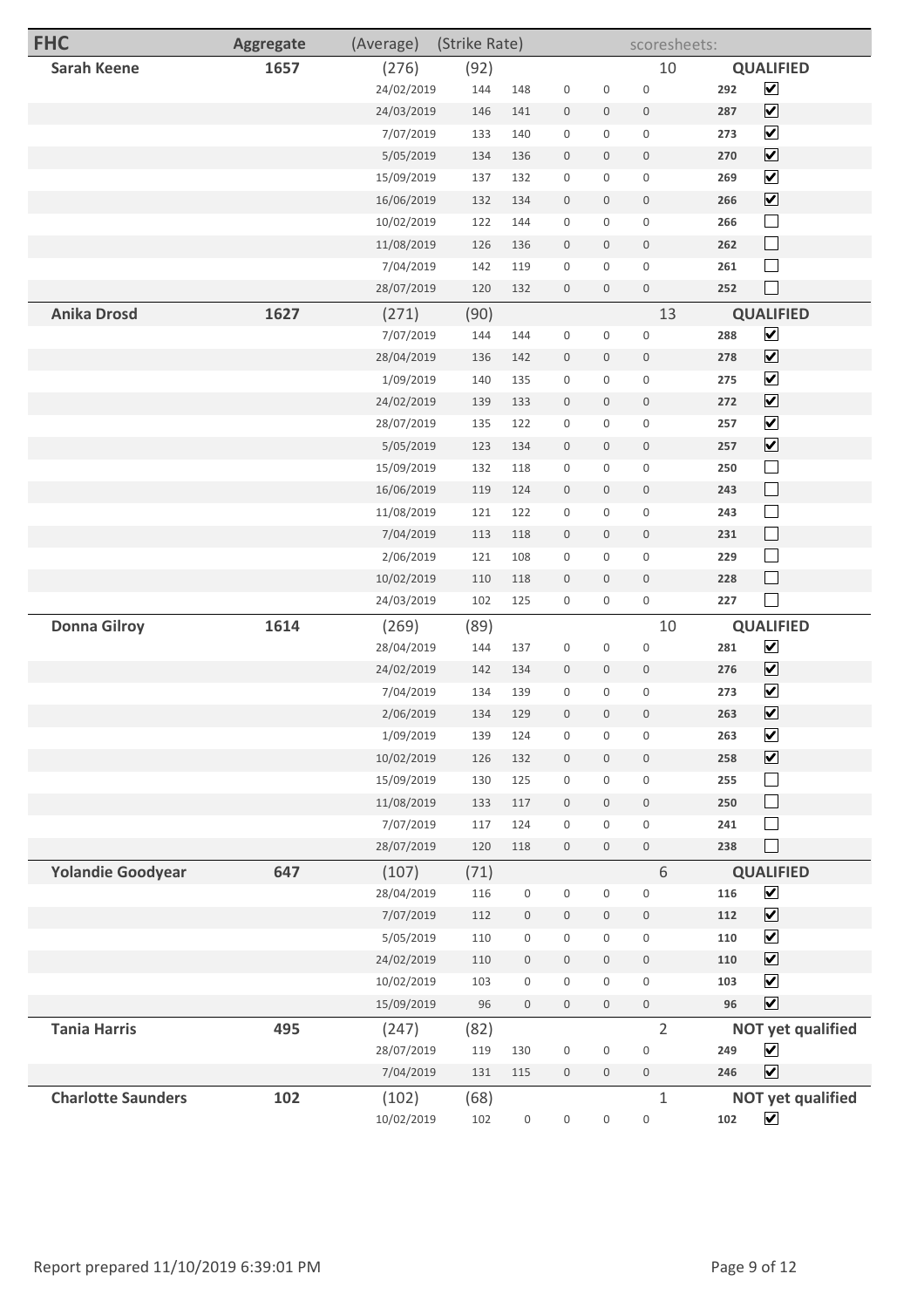| <b>MBR</b>           | <b>Aggregate</b> | (Average)  | (Strike Rate) |                     |                  |                  | scoresheets:        |     |                              |
|----------------------|------------------|------------|---------------|---------------------|------------------|------------------|---------------------|-----|------------------------------|
| <b>Micheal McRae</b> | 1569             | (261)      | (87)          |                     |                  |                  | 8                   |     | <b>QUALIFIED</b>             |
|                      |                  | 16/06/2019 | 134           | 137                 | $\boldsymbol{0}$ | $\boldsymbol{0}$ | $\boldsymbol{0}$    | 271 | $\blacktriangledown$         |
|                      |                  | 7/07/2019  | 135           | 136                 | $\boldsymbol{0}$ | $\mathbf 0$      | $\mathbf 0$         | 271 | $\boxed{\blacktriangledown}$ |
|                      |                  | 5/05/2019  | 126           | 140                 | $\boldsymbol{0}$ | 0                | $\mathsf 0$         | 266 | $\blacktriangledown$         |
|                      |                  | 11/08/2019 | 130           | 128                 | $\boldsymbol{0}$ | $\mathbf 0$      | $\mathbf 0$         | 258 | $\boxed{\blacktriangledown}$ |
|                      |                  | 28/04/2019 | 127           | 128                 | $\boldsymbol{0}$ | $\mathbf 0$      | $\mathsf 0$         | 255 | $\boxed{\blacktriangledown}$ |
|                      |                  | 2/06/2019  | 124           | 124                 | $\mathbf 0$      | $\mathbf 0$      | $\boldsymbol{0}$    | 248 | $\boxed{\blacktriangledown}$ |
|                      |                  | 15/09/2019 | 127           | 109                 | $\boldsymbol{0}$ | $\mathbf 0$      | $\boldsymbol{0}$    | 236 | $\Box$                       |
|                      |                  | 10/02/2019 | 121           | 112                 | $\mathbf 0$      | $\mathbf 0$      | $\,0\,$             | 233 | $\Box$                       |
| <b>Eric Kruger</b>   | 684              | (114)      | (76)          |                     |                  |                  | $\overline{7}$      |     | <b>QUALIFIED</b>             |
|                      |                  | 28/04/2019 | 130           | $\boldsymbol{0}$    | $\boldsymbol{0}$ | 0                | $\boldsymbol{0}$    | 130 | $\blacktriangledown$         |
|                      |                  | 5/05/2019  | 125           | $\boldsymbol{0}$    | $\boldsymbol{0}$ | $\boldsymbol{0}$ | $\boldsymbol{0}$    | 125 | $\boxed{\blacktriangledown}$ |
|                      |                  | 7/07/2019  | 123           | $\mathsf{O}\xspace$ | $\boldsymbol{0}$ | $\mathsf 0$      | $\mathbf 0$         | 123 | $\blacktriangledown$         |
|                      |                  | 16/06/2019 | 115           | $\boldsymbol{0}$    | $\boldsymbol{0}$ | $\boldsymbol{0}$ | $\boldsymbol{0}$    | 115 | $\boxed{\mathbf{v}}$         |
|                      |                  | 15/09/2019 | 96            | 0                   | $\boldsymbol{0}$ | 0                | $\boldsymbol{0}$    | 96  | $\blacktriangledown$         |
|                      |                  | 24/02/2019 | 95            | $\boldsymbol{0}$    | $\boldsymbol{0}$ | $\mathbf 0$      | $\boldsymbol{0}$    | 95  | $\blacktriangledown$         |
|                      |                  | 10/02/2019 | 79            | $\mathbf 0$         | $\boldsymbol{0}$ | $\mathbf 0$      | $\mathsf{O}\xspace$ | 79  | $\Box$                       |
| <b>James Cooze</b>   | 1192             | (238)      | (79)          |                     |                  |                  | 5                   |     | <b>NOT yet qualified</b>     |
|                      |                  | 1/09/2019  | 136           | 126                 | $\boldsymbol{0}$ | 0                | $\boldsymbol{0}$    | 262 | $\blacktriangledown$         |
|                      |                  | 7/07/2019  | 113           | 130                 | $\boldsymbol{0}$ | $\mathbf 0$      | $\boldsymbol{0}$    | 243 | $\boxed{\blacktriangledown}$ |
|                      |                  | 10/02/2019 | 119           | 124                 | $\boldsymbol{0}$ | 0                | $\boldsymbol{0}$    | 243 | $\blacktriangledown$         |
|                      |                  | 16/06/2019 | 118           | 117                 | $\boldsymbol{0}$ | $\mathbf 0$      | $\boldsymbol{0}$    | 235 | $\boxed{\blacktriangledown}$ |
|                      |                  | 7/04/2019  | 107           | 102                 | $\boldsymbol{0}$ | $\mathbf 0$      | $\boldsymbol{0}$    | 209 | $\overline{\mathbf{v}}$      |
| <b>SCOTT DAVIS</b>   | 464              | (232)      | (77)          |                     |                  |                  | $\overline{2}$      |     | <b>NOT yet qualified</b>     |
|                      |                  | 16/06/2019 | 119           | 114                 | $\boldsymbol{0}$ | 0                | $\boldsymbol{0}$    | 233 | $\blacktriangledown$         |
|                      |                  | 7/04/2019  | 120           | 111                 | $\boldsymbol{0}$ | $\boldsymbol{0}$ | $\boldsymbol{0}$    | 231 | $\boxed{\mathbf{v}}$         |
| <b>FBR</b>           | <b>Aggregate</b> | (Average)  | (Strike Rate) |                     |                  |                  | scoresheets:        |     |                              |
| <b>Julie Evans</b>   | 216              | (216)      | (72)          |                     |                  |                  | $\mathbf 1$         |     | <b>NOT yet qualified</b>     |
|                      |                  | 15/09/2019 | 108           | 108                 | $\boldsymbol{0}$ | $\boldsymbol{0}$ | $\boldsymbol{0}$    | 216 | $\blacktriangledown$         |
| <b>FBO</b>           | <b>Aggregate</b> | (Average)  | (Strike Rate) |                     |                  |                  | scoresheets:        |     |                              |
| <b>Julie Evans</b>   | 1419             | (236)      | (78)          |                     |                  |                  | $\overline{7}$      |     | <b>QUALIFIED</b>             |
|                      |                  | 24/02/2019 | 125           | 135                 | $\boldsymbol{0}$ | $\boldsymbol{0}$ | $\boldsymbol{0}$    | 260 | $\blacktriangledown$         |
|                      |                  | 5/05/2019  | 124           | 131                 | $\boldsymbol{0}$ | 0                | $\boldsymbol{0}$    | 255 | $\boxed{\blacktriangledown}$ |
|                      |                  | 10/02/2019 | 128           | 117                 | $\boldsymbol{0}$ | 0                | $\boldsymbol{0}$    | 245 | $\blacktriangledown$         |
|                      |                  | 28/07/2019 | 125           | 107                 | $\boldsymbol{0}$ | $\boldsymbol{0}$ | $\,0\,$             | 232 | $\boxed{\blacktriangledown}$ |
|                      |                  | 16/06/2019 | 95            | 119                 | $\boldsymbol{0}$ | 0                | $\boldsymbol{0}$    | 214 | $\blacktriangledown$         |
|                      |                  | 2/06/2019  | 97            | 116                 | $\boldsymbol{0}$ | 0                | $\boldsymbol{0}$    | 213 | $\boxed{\mathbf{v}}$         |
|                      |                  | 7/07/2019  | 103           | 87                  | $\boldsymbol{0}$ | 0                | $\mathsf{O}\xspace$ | 190 | $\Box$                       |
| <b>MBO</b>           | <b>Aggregate</b> | (Average)  | (Strike Rate) |                     |                  |                  | scoresheets:        |     |                              |
| <b>Josh Radoll</b>   | 1701             | (283)      | (94)          |                     |                  |                  | 6                   |     | <b>QUALIFIED</b>             |
|                      |                  | 24/02/2019 | 146           | 148                 | $\boldsymbol{0}$ | $\boldsymbol{0}$ | $\mathbf 0$         | 294 | $\blacktriangledown$         |
|                      |                  | 7/04/2019  | 142           | 142                 | $\boldsymbol{0}$ | 0                | $\boldsymbol{0}$    | 284 | $\boxed{\blacktriangledown}$ |
|                      |                  | 16/06/2019 | 138           | 146                 | $\boldsymbol{0}$ | 0                | $\boldsymbol{0}$    | 284 | $\blacktriangledown$         |
|                      |                  | 5/05/2019  | 139           | 143                 | $\boldsymbol{0}$ | $\mathbf 0$      | $\boldsymbol{0}$    | 282 | $\boxed{\blacktriangledown}$ |
|                      |                  | 28/04/2019 | 137           | 143                 | $\boldsymbol{0}$ | 0                | $\boldsymbol{0}$    | 280 | $\blacktriangledown$         |
|                      |                  | 24/03/2019 | 137           | 140                 | $\boldsymbol{0}$ | $\boldsymbol{0}$ | $\boldsymbol{0}$    | 277 | $\boxed{\mathbf{v}}$         |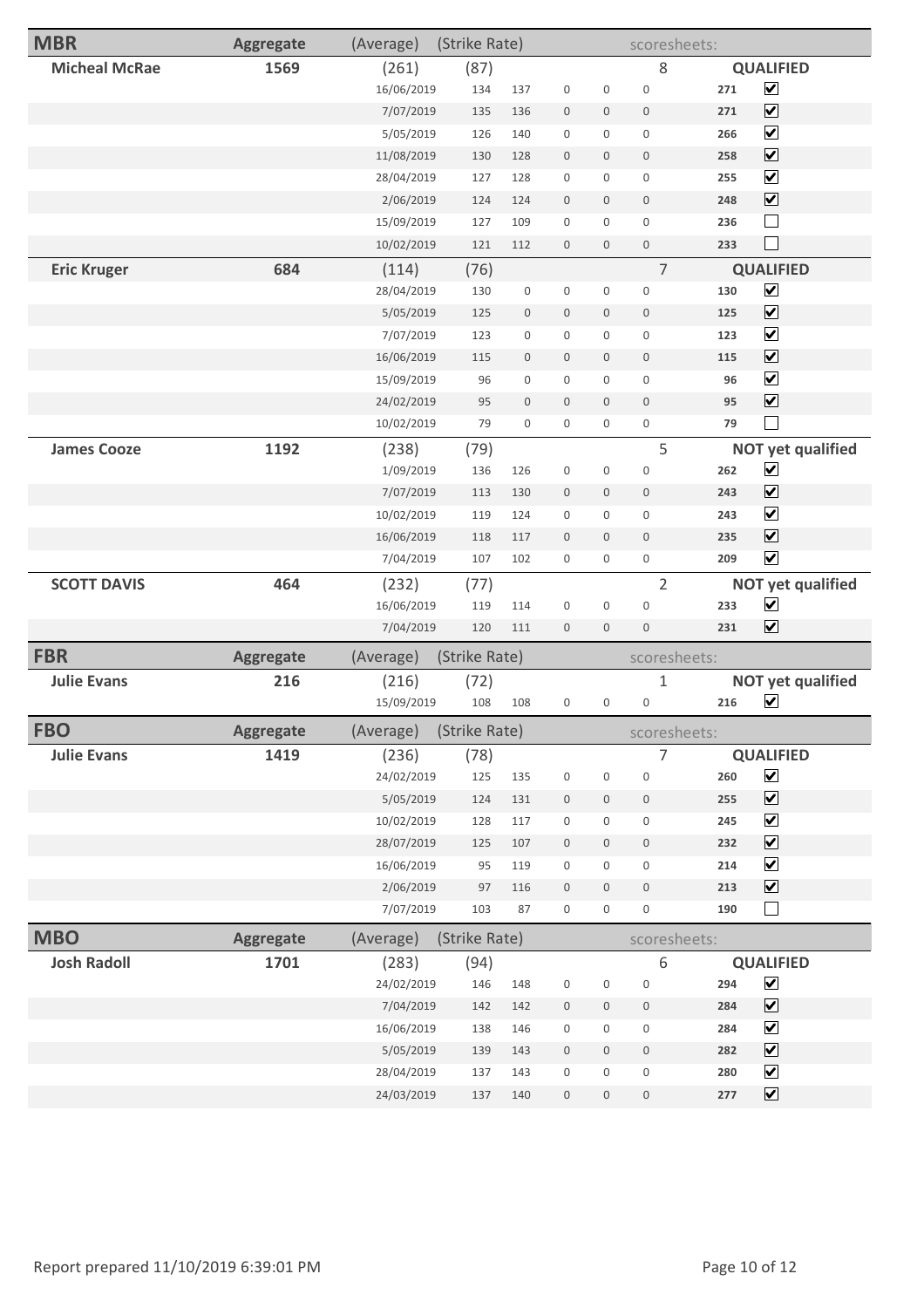| <b>Lee Douglas</b>     | 1445 | (240)      | (80)        |                  |                     |                  | 10                  | <b>QUALIFIED</b>                                        |
|------------------------|------|------------|-------------|------------------|---------------------|------------------|---------------------|---------------------------------------------------------|
|                        |      | 16/06/2019 | 125         | 125              | $\boldsymbol{0}$    | $\boldsymbol{0}$ | $\boldsymbol{0}$    | $\overline{\mathbf{v}}$<br>250                          |
|                        |      | 24/02/2019 | 122         | 122              | $\boldsymbol{0}$    | $\mathbf 0$      | $\boldsymbol{0}$    | $\boxed{\blacktriangledown}$<br>244                     |
|                        |      | 11/08/2019 | 125         | 117              | $\boldsymbol{0}$    | $\boldsymbol{0}$ | $\mathsf{O}\xspace$ | $\overline{\mathbf{v}}$<br>242                          |
|                        |      | 28/04/2019 | 118         | 123              | $\boldsymbol{0}$    | $\mathbf 0$      | $\mathbf 0$         | $\boxed{\blacktriangledown}$<br>241                     |
|                        |      | 7/07/2019  | 107         | 130              | $\mathsf{O}\xspace$ | 0                | $\mathsf{O}\xspace$ | $\overline{\mathbf{v}}$<br>237                          |
|                        |      | 2/06/2019  | 109         | 122              | $\boldsymbol{0}$    | $\mathbf 0$      | $\boldsymbol{0}$    | $\boxed{\blacktriangledown}$<br>231                     |
|                        |      | 24/03/2019 | 103         | 102              | $\boldsymbol{0}$    | $\mathsf 0$      | $\boldsymbol{0}$    | $\Box$<br>205                                           |
|                        |      | 15/09/2019 | 85          | 118              | $\boldsymbol{0}$    | $\mathbf 0$      | $\boldsymbol{0}$    | $\Box$<br>203                                           |
|                        |      | 28/07/2019 | 93          | 107              | $\boldsymbol{0}$    | $\mathbf 0$      | $\boldsymbol{0}$    | $\Box$<br>200                                           |
|                        |      | 1/09/2019  | 81          | 86               | $\boldsymbol{0}$    | $\mathbf 0$      | $\boldsymbol{0}$    | $\Box$<br>167                                           |
| <b>Tim Richards</b>    | 1239 | (206)      | (75)        |                  |                     |                  | 6                   | <b>QUALIFIED</b>                                        |
|                        |      | 28/07/2019 | 124         | 134              | $\boldsymbol{0}$    | $\boldsymbol{0}$ | $\boldsymbol{0}$    | $\boxed{\blacktriangledown}$<br>258                     |
|                        |      | 1/09/2019  | 109         | 127              | $\boldsymbol{0}$    | $\boldsymbol{0}$ | $\boldsymbol{0}$    | $\overline{\mathbf{v}}$<br>236                          |
|                        |      | 28/04/2019 | 107         | 117              | $\boldsymbol{0}$    | $\mathbf 0$      | $\boldsymbol{0}$    | $\overline{\mathbf{v}}$<br>224                          |
|                        |      | 24/02/2019 | 93          | 120              | $\boldsymbol{0}$    | $\mathbf 0$      | $\boldsymbol{0}$    | $\boxed{\mathbf{v}}$<br>213                             |
|                        |      | 2/06/2019  | 90          | 112              | $\boldsymbol{0}$    | 0                | $\boldsymbol{0}$    | $\blacktriangledown$<br>202                             |
|                        |      | 24/03/2019 | 106         | $\boldsymbol{0}$ | $\boldsymbol{0}$    | $\mathbf 0$      | $\boldsymbol{0}$    | $\overline{\mathbf{v}}$<br>106                          |
| <b>Attila Palfi</b>    | 1113 | (222)      | (82)        |                  |                     |                  | 5                   | <b>NOT yet qualified</b>                                |
|                        |      | 15/09/2019 | 137         | 128              | $\boldsymbol{0}$    | $\boldsymbol{0}$ | $\mathbf 0$         | $\blacktriangledown$<br>265                             |
|                        |      | 11/08/2019 | 126         | 126              | $\boldsymbol{0}$    | $\mathbf 0$      | $\mathbf 0$         | $\overline{\mathbf{v}}$<br>252                          |
|                        |      | 16/06/2019 | 114         | 120              | $\boldsymbol{0}$    | 0                | $\boldsymbol{0}$    | $\blacktriangledown$<br>234                             |
|                        |      | 2/06/2019  | 110         | 121              | $\boldsymbol{0}$    | $\boldsymbol{0}$ | $\boldsymbol{0}$    | $\boxed{\blacktriangledown}$<br>231                     |
|                        |      | 28/07/2019 | 131         | $\mathbf 0$      | $\mathbf 0$         | $\mathbf 0$      | $\boldsymbol{0}$    | $\blacktriangledown$<br>131                             |
| <b>Steven McNicoll</b> | 1078 | (269)      | (89)        |                  |                     |                  | $\overline{4}$      | <b>NOT yet qualified</b>                                |
|                        |      | 7/07/2019  | 141         | 138              | $\boldsymbol{0}$    | $\boldsymbol{0}$ | $\boldsymbol{0}$    | $\blacktriangledown$<br>279                             |
|                        |      | 15/09/2019 | 137         | 138              | $\boldsymbol{0}$    | $\mathbf 0$      | $\mathbf 0$         | $\overline{\mathbf{v}}$<br>275                          |
|                        |      | 11/08/2019 | 140         | 131              | $\mathsf{O}\xspace$ | $\mathbf 0$      | $\mathsf{O}\xspace$ | $\blacktriangledown$<br>271                             |
|                        |      | 5/05/2019  | 121         | 132              | $\mathsf{O}\xspace$ | $\mathbf 0$      | $\boldsymbol{0}$    | $\overline{\mathbf{v}}$<br>253                          |
| <b>Peter Craft</b>     | 985  | (246)      | (82)        |                  |                     |                  | $\overline{4}$      | <b>NOT yet qualified</b>                                |
|                        |      | 28/04/2019 | 134         | 120              | $\mathsf{O}\xspace$ | 0                | 0                   | $\blacktriangledown$<br>254                             |
|                        |      | 10/02/2019 | 122         | 126              | $\boldsymbol{0}$    | $\boldsymbol{0}$ | $\boldsymbol{0}$    | $\boxed{\mathbf{v}}$<br>248                             |
|                        |      | 5/05/2019  | 115         | 130              | $\mathsf{O}\xspace$ | $\mathbf 0$      | $\mathbf 0$         | $\blacktriangledown$<br>245                             |
|                        |      | 24/02/2019 | 116         | 122              | $\boldsymbol{0}$    | $\mathbf 0$      | $\boldsymbol{0}$    | $\boxed{\blacktriangledown}$<br>238                     |
| <b>Blaine Scarr</b>    | 857  | (285)      | (95)        |                  |                     |                  | 3                   | <b>NOT yet qualified</b>                                |
|                        |      | 1/09/2019  | 142         | 144              | $\boldsymbol{0}$    | $\boldsymbol{0}$ | $\boldsymbol{0}$    | $\blacktriangledown$<br>286                             |
|                        |      | 7/07/2019  | 144         | 142              | $\boldsymbol{0}$    | $\mathbf 0$      | $\boldsymbol{0}$    | $\overline{\mathbf{v}}$<br>286                          |
|                        |      | 11/08/2019 | 139         | 146              | $\boldsymbol{0}$    | $\mathbf 0$      | $\mathbf 0$         | $\blacktriangledown$<br>285                             |
| <b>Trevor Evans</b>    | 766  | (255)      | (85)        |                  |                     |                  | 3                   | <b>NOT yet qualified</b>                                |
|                        |      | 2/06/2019  | 126         | 132              | $\mathsf{O}\xspace$ | $\boldsymbol{0}$ | $\boldsymbol{0}$    | $\blacktriangledown$<br>258                             |
|                        |      | 28/07/2019 | 135         | 121              | $\boldsymbol{0}$    | $\mathbf 0$      | $\boldsymbol{0}$    | $\overline{\mathbf{v}}$<br>256                          |
|                        |      | 16/06/2019 | 127         | 125              | $\boldsymbol{0}$    | $\boldsymbol{0}$ | $\boldsymbol{0}$    | $\overline{\mathbf{v}}$<br>252                          |
| <b>Brent Saunders</b>  | 237  | (237)      | (79)        |                  |                     |                  | $\mathbf{1}$        | <b>NOT yet qualified</b>                                |
|                        |      | 10/02/2019 | 105         | 132              | $\boldsymbol{0}$    | $\boldsymbol{0}$ | $\boldsymbol{0}$    | $\blacktriangledown$<br>237                             |
| <b>SCOTT DAVIS</b>     | 237  | (237)      |             |                  |                     |                  | $\mathbf{1}$        |                                                         |
|                        |      | 24/02/2019 | (79)<br>125 | 112              | $\boldsymbol{0}$    | $\boldsymbol{0}$ | $\boldsymbol{0}$    | <b>NOT yet qualified</b><br>$\blacktriangledown$<br>237 |
|                        |      |            |             |                  |                     |                  |                     |                                                         |
| <b>Gerard Miles</b>    | 140  | (140)      | (93)        |                  |                     |                  | $\mathbf{1}$        | <b>NOT yet qualified</b>                                |
|                        |      | 11/08/2019 | 140         | $\boldsymbol{0}$ | $\boldsymbol{0}$    | $\boldsymbol{0}$ | $\boldsymbol{0}$    | $\blacktriangledown$<br>140                             |
| <b>Ashley Johnston</b> | 139  | (139)      | (92)        |                  |                     |                  | $\mathbf{1}$        | <b>NOT yet qualified</b>                                |
|                        |      | 10/02/2019 | 139         | $\boldsymbol{0}$ | $\boldsymbol{0}$    | $\boldsymbol{0}$ | $\boldsymbol{0}$    | $\blacktriangledown$<br>139                             |